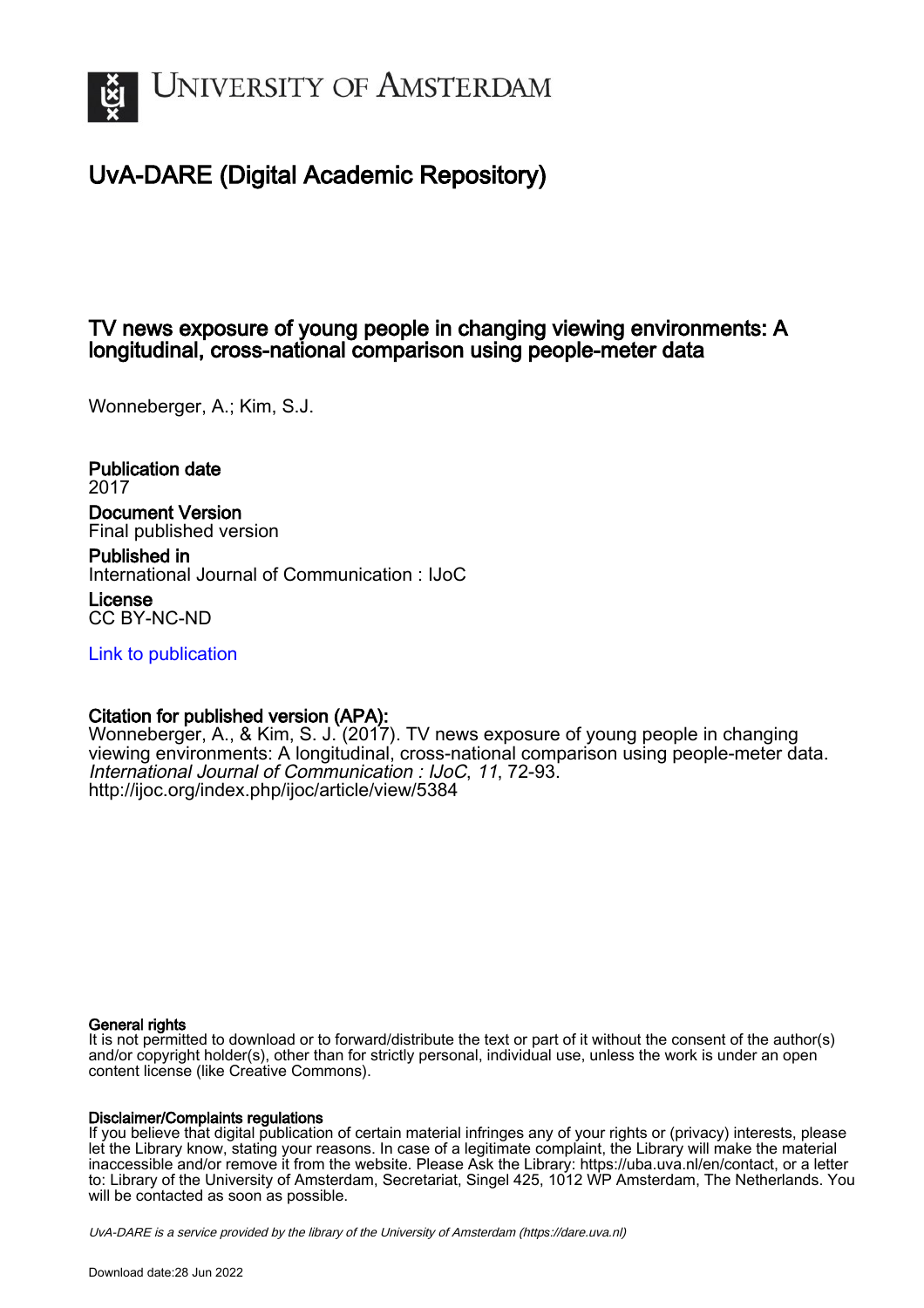## **TV News Exposure of Young People in Changing Viewing Environments: A Longitudinal, Cross-National Comparison Using People-Meter Data**

ANKE WONNEBERGER<sup>1</sup> University of Amsterdam, the Netherlands

### SU JUNG KIM Iowa State University, USA

Concerns have been raised about younger generations dropping out from news consumption and the possible consequences for political knowledge and involvement. Increasing opportunities for choice have been held responsible for distracting young adults from the news. This study analyzed TV news viewing among young people in the Netherlands and South Korea during the transition from low- to high-choice viewing environments. Individual people-meter data offered precise exposure measures that were comparable across countries and time. The results revealed that young adults in both countries spent less time watching news during this time of transition; however, more channels did not necessarily lead to a decrease in news consumption.

*Keywords: TV news exposure, young viewers, selective exposure, channel repertoires, people-meter data*

The role of news media in promoting political engagement has received much scholarly attention. Many researchers have emphasized the media's unique ability to disseminate political information to a wide audience (Delli Carpini & Keeter, 1996; Graber, 2001) and its function as a shared public forum (Katz, 1996). Adolescents and young adults are of particular importance for this topic because media use habits formed at this early stage of life affect political and civic engagement in later adulthood (McFarland & Thomas, 2006; St. Peters, Fitch, Huston, Wright, & Eakins, 1991). If younger generations make a habit of consuming news from various sources, this will lead them to become more knowledgeable about political issues and, thus, more active participants in the political system. If they are more attracted to entertainment offerings and abandon news, the result could pose a potential threat to the future of democracy. In the current media environment, the picture is not optimistic.

Anke Wonneberger: a.wonneberger@uva.nl Su Jung Kim: sjkim@iastate.edu Date submitted: 2016–07–28

 $\overline{a}$ 

 $<sup>1</sup>$  The authors thank the Dutch Audience Research Foundation (Stichting KijkOnderzoek), the audience</sup> research department of Netherlands Public Broadcasting, and Dr. Namjun Kang at Seoul National University and the Foundation for Broadcast Culture for making the data available.

Copyright © 2017 (Anke Wonneberger & Su Jung Kim). Licensed under the Creative Commons Attribution Non-commercial No Derivatives (by-nc-nd). Available at [http://ijoc.org.](http://ijoc.org/)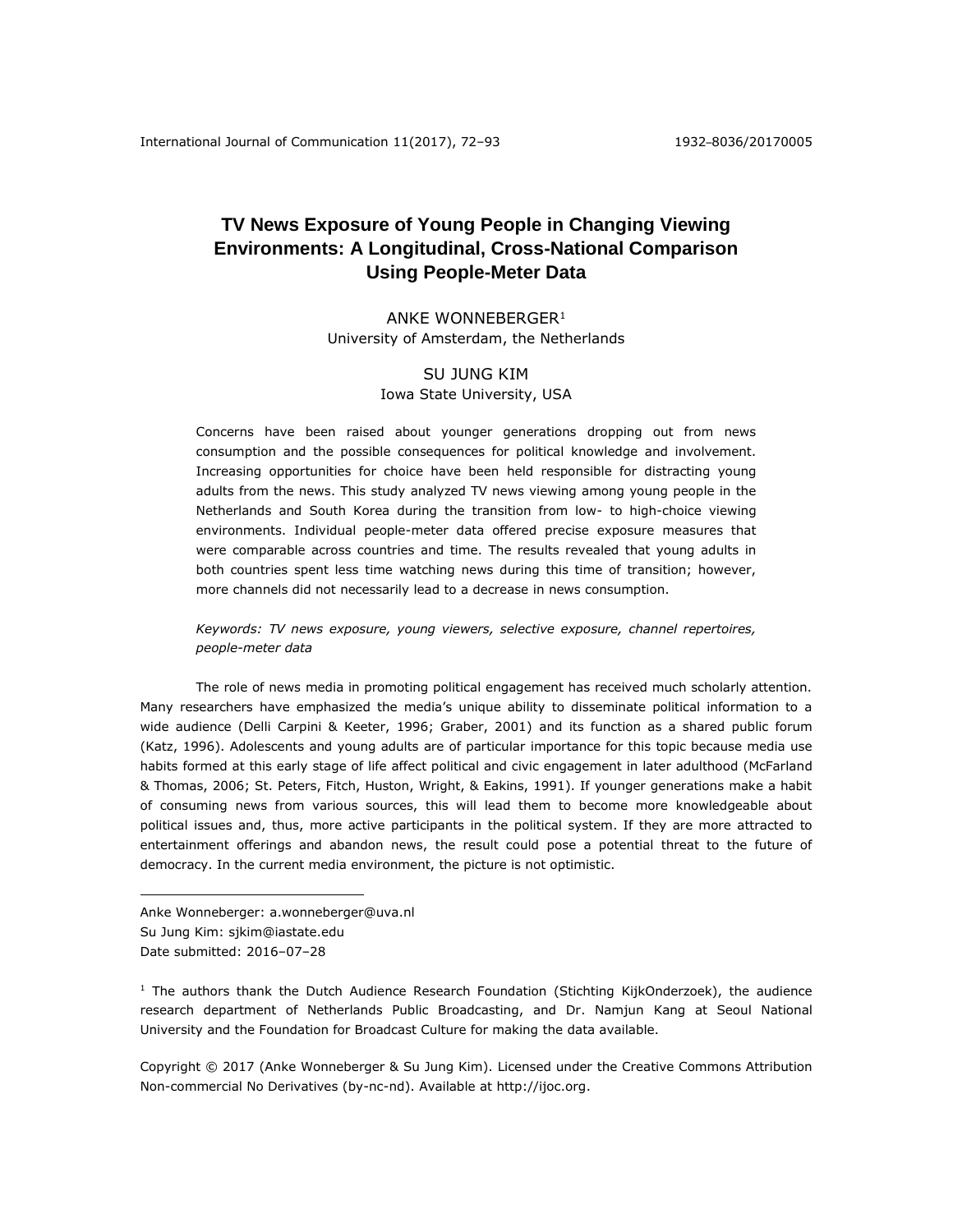Despite the general consensus regarding the importance of news media use among youth, there is only limited knowledge about the development of news consumption by young people over a longer period of time. Furthermore, little research discusses how young audiences' television news use patterns have changed as television viewing environments have progressed from low- to high-choice environments. In particular, there is a need for international comparative research that studies youth across national borders. Few studies have examined news consumption behaviors comparatively (e.g., Shehata & Strömbäck, 2011), and those studies that did were conducted within the same region. To the best of our knowledge, cross-continent analyses are scarce (for exceptional cross-continental research, see Papathanassopoulos et al., 2013).

The aim of this study is twofold. First, we track the changes in young people's exposure to TV news programs in countries that witnessed decreasing shares of public television with the introduction of commercial and cable television. We are particularly interested in television because it still is considered the most prominent and trusted source of political information in many countries (Gottfried, Barthel, Shearer, & Mitchell, 2016; Papathanassopoulos et al., 2013). In the historical era of expanding TV landscapes, young people in particular have been found to rely increasingly on TV while turning away from newspapers (Peiser, 1999, 2000; Van Cauwenberge, d'Haenens, & Beentjes, 2013). Although patterns of declining newspaper readership among young people are well documented in many Western countries (Lauf, 2001; Peiser, 1999, 2000), there is a lack of research looking at trends in young people's exposure to TV news. Second, in examining young people's news consumption patterns in the changing media environments, we conduct international comparative research by focusing our attention on non-U.S. contexts. There is some concern about a decreasing trend in television news consumption by those younger than age 30 years in the United States. Little, however, is known about the trends of youth news consumption in other parts of the world (Pew Research Center, 2012). With the Netherlands and Korea, this study compares two countries that have experienced similar transformations of their TV markets from a limited number of public-service channels to a wider mix of public and commercial channels and cable television programming. We ask how the commercialization of TV markets and the changing relevance of public broadcasting as a provider of TV news programming have affected young viewers' news consumption.

To make a rigorous comparison between the two countries, we use people-meter data collected at the individual level from both countries. People meters offer detailed information on news-viewing behavior and characteristics of individual viewers by electronically recording individual household members' television viewing. The sample period chosen for each country reflects a dynamic change in the respective television landscape. A longitudinal and comparative perspective based on precise measures of individual-level people-meter data makes this study a unique contribution to the literature of news consumption and audience research.

#### **Relationship Between News Media Use and Civic or Political Engagement**

The media plays a crucial role in contemporary politics because people depend on it as a primary source of political information (Couldry, Livingstone, & Markham, 2007; Delli Carpini, 2000). Despite the media's potential for enhancing political knowledge and participation, scholarly research on the political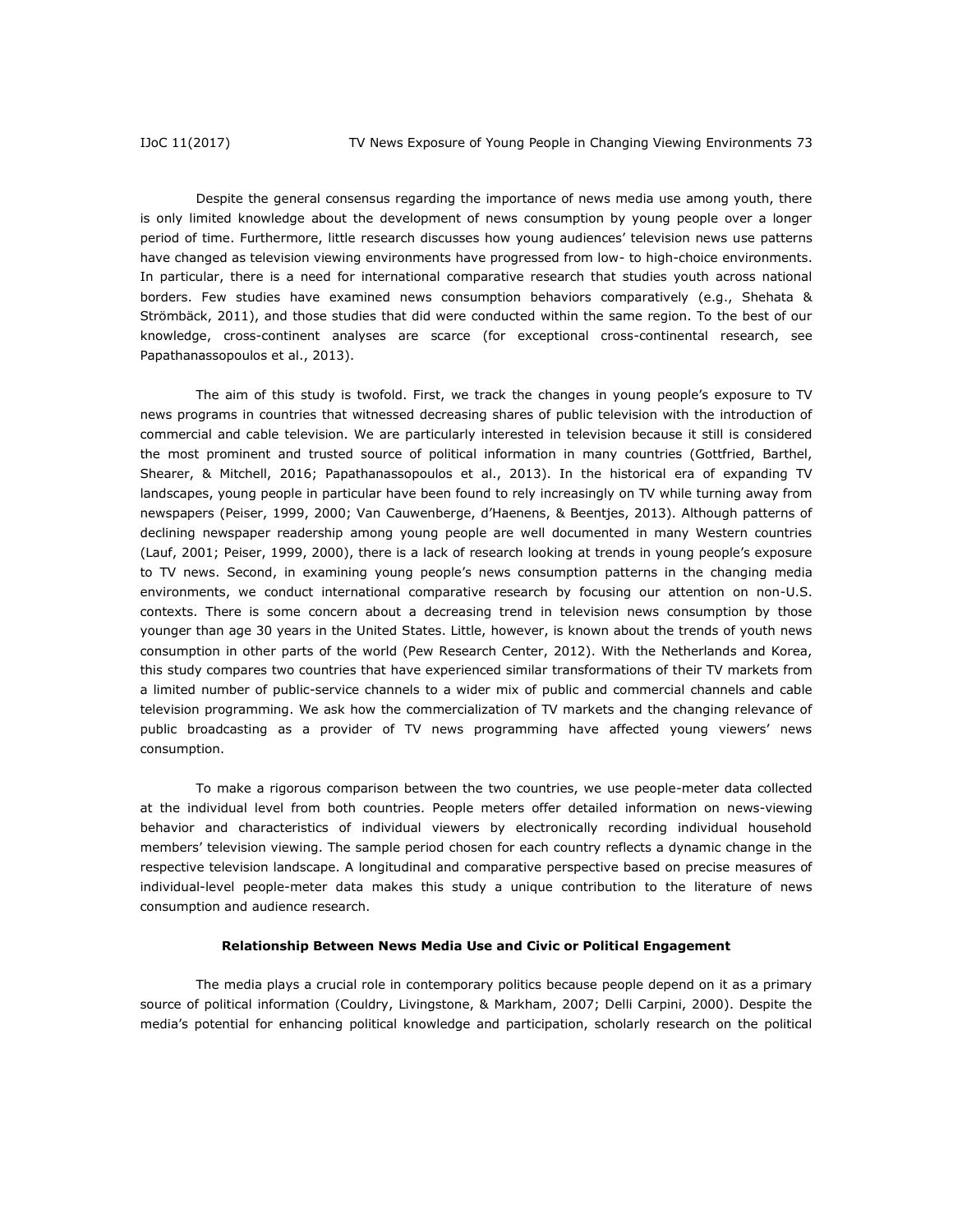effects of media use has been divided into two contradictory views, the so-called vicious or virtuous cycle. The former posits that the media hampers political learning and participation because media use displaces time that otherwise could be devoted to civic activities and, thus, erodes social capital and civic engagement (Putnam, 1995). Others who support this view emphasize that mass media drives political cynicism by disseminating negative portraits of political figures or institutions (Cappella & Jamieson, 1997; Jebril, Albaek, & de Vreese, 2013). In contrast, those who support the virtuous cycle argue that media use, and news exposure in particular, helps people become more knowledgeable and active politically. Previous research has shown that exposure to news and information increases the level of political knowledge and interest, which in turn motivates people to participate in politics (De Vreese & Boomgaarden, 2006; Eveland & Scheufele, 2000; Norris, 1996).

Those who support the positive effects of media use have emphasized that it is the content of the media that leads to political engagement or disengagement (De Vreese & Boomgaarden, 2006; Newton, 1999; Norris, 1996). Many studies that examined the effects of media use on political engagement found differential effects of media content. Despite his criticism, for example, that television is the culprit of diminishing civic activities, Putnam (2000) found that newspaper reading and television news viewing are positively associated with civic engagement, whereas entertainment television viewing shows the opposite result. Likewise, Newton (1999) found that exposure to broadsheet newspaper and television news has positive links to political knowledge and mobilization, whereas tabloid reading and television viewing in general provide weak or insignificant evidence for the vicious circle. More recent studies also support the positive influence of news media (Erentaitė, Žukauskienė, Beyers, & Pilkauskaitė-Valickienė, 2012; Kruikemeier & Shehata, 2016; Tworzecki & Semetko, 2012).

#### **The Decline of News Consumption Among Young People**

The importance of news consumption in civic or political engagement is amplified when it comes to younger generations. Not only is the mass media a significant source of political information, it has been considered a major agent in youth political socialization processes, along with family, peer groups, and school (Erikson & Tedin, 2005). With the proliferation of media outlets, young people can encounter more opportunities to learn about salient political and social issues through the mass media (Chaffee & Kanihan, 1997). Moreover, the media can help young people learn the norms and values of the political system, shape their own political views, and develop a sense of civic responsibility (Chaffee & Kanihan, 1997; Youniss et al., 2002). Media habits established in the adolescent or early adult years are crucial because these habits can influence political behaviors after young people have matured into adulthood (McFarland & Thomas, 2006; St. Peters et al., 1991).

Empirical work on news media use by young people has shown positive relationships between news media use (e.g., newspaper, radio, television, and the Internet) and various political measures such as political awareness (Pasek, Kenski, Romer, & Jamieson, 2006), knowledge (Pasek et al., 2006), voting (Moeller, de Vreese, Esser, & Kunz, 2014), and civic engagement (Hoffman & Thomson, 2009; Pasek et al., 2006). Pasek and colleagues (2006) found, for example, that watching national news programs on television was positively related to political awareness, knowledge acquisition, and civic engagement. Hoffman and Thomson (2009) showed that both traditional news programs (e.g., national and local news)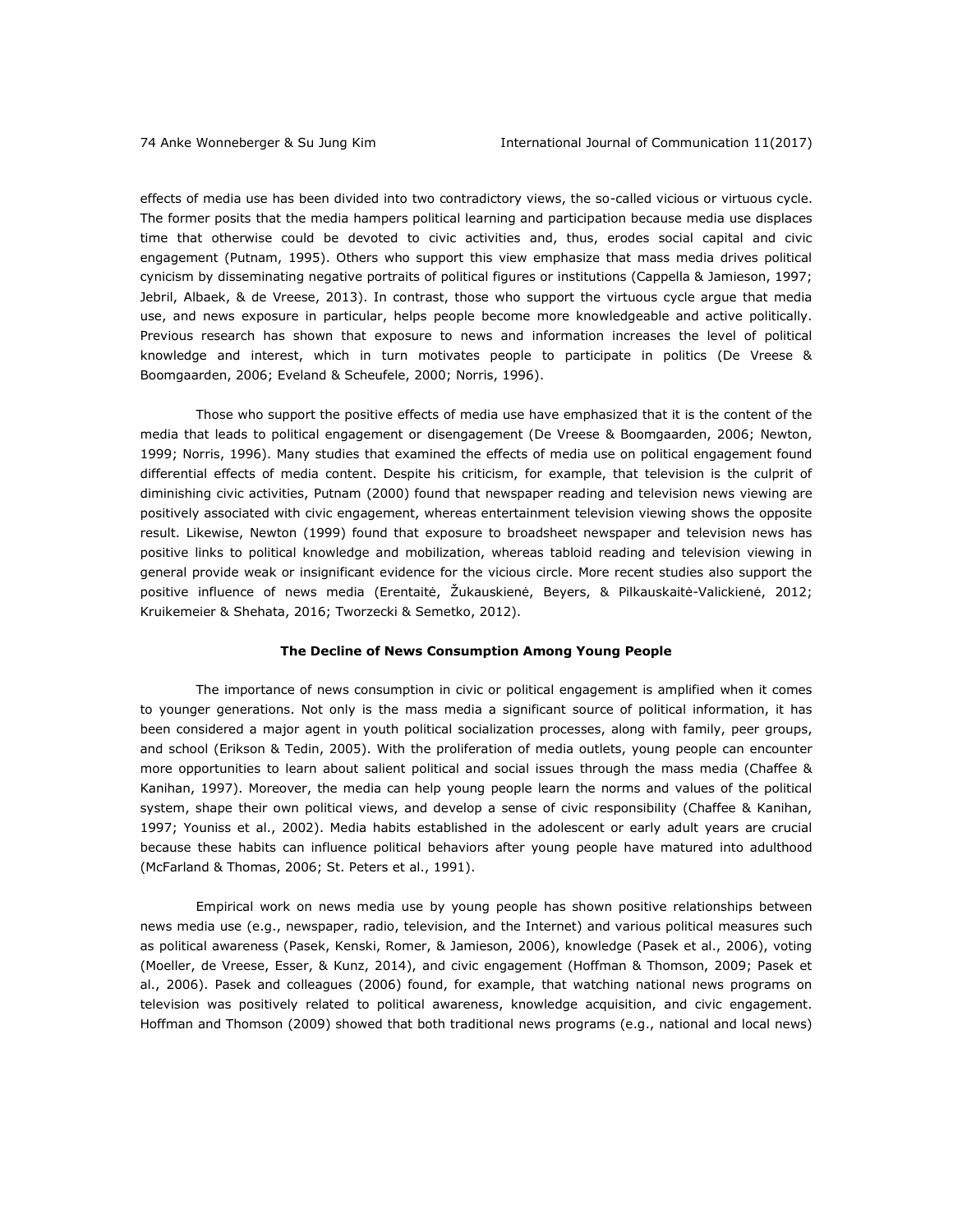and nontraditional sources of political information (e.g., late-night comedy shows such as *The Daily Show with Jon Stewart*) on television increased young people's internal political efficacy, which then positively affected their civic participation. The news media also provides young audiences with an opportunity to discuss political and civic issues, which increases their internal efficacy (Moeller et al., 2014) or civic engagement (Erentaitė et al., 2012).

Despite the media's positive impact on political socialization, recent trends in news consumption among adolescents and young adults have raised concerns about the future of political and civic engagement (Delli Carpini, 2000; Patterson, 2007). A decrease in youth news consumption across different news media outlets has been observed in many parts of the world. A survey from the Pew Research Center found that young audiences between 18 and 31 years old spend about 46 minutes on news consumption, a considerably lower amount than other age groups (Pew Research Center, 2012). Although adding more devices to the youth media diet may lead to more frequent usage of news media (Mitchell, Rosenstiel, & Christian, 2012), what appears more problematic is that there is "little indication that that [*sic*] they will become heavier news consumers as they age" (Kohut, 2013, para. 2). There also has been a consistent decline in young people's newspaper readership across European countries (Lauf, 2001; Peiser, 1999). Regardless of the types of newspapers (national, regional, or tabloid), the amount of newspaper readership among young people has declined considerably since 1980. One can observe similar trends in Asia. According to a survey conducted by the National Youth Policy Institute (2009), average Korean middle and high school students spent 4.7 minutes per day reading newspapers. Moreover, 61% of the respondents answered that they did not read newspapers at all. The amount of time spent reading is a slight decrease from 6 minutes of newspaper reading reported in a time-use survey in 1990 (Korean Broadcasting System, 1991).

A common assumption is that young people use the Internet more often than they consume traditional media. Consequently, young people may have adopted newer media as their main source of news and information (Papathanassopoulos et al., 2013). More rapid forms of online communication might also lead to more superficial modes of news exposure. Despite the increasing use of social media for news acquisition among youth, only about one third of those who get news form social media said they follow up full stories (Kohut, 2013). Young people in the Netherlands still report that television is their most important news source (Drok & Schwartz, 2009; Van Cauwenberge et al., 2013). The same applies to other countries worldwide (Papathanassopoulos et al., 2013; Patterson, 2007). Through its rapid and widespread adoption, the Internet has become a significant source of information for Korean youth (KPF, 2008). Korean adolescents reported the Internet (54.4%) and television (32.5%) as their primary sources of news and information (Citizens' Coalition for Economic Justice, 2005). This finding shows that television remains a crucial source, although the Internet has become preferred. In addition, the life patterns of Korean young people may structurally inhibit the use of television news and/or facilitate the use of online and mobile news. Many adolescents in Korea simply are not available during prime time because of work, self-study, or commuting (Statistics Korea, 1999). The differences in everyday life patterns in both countries should be noted when comparing the trends of news media use among Dutch and Korean youth.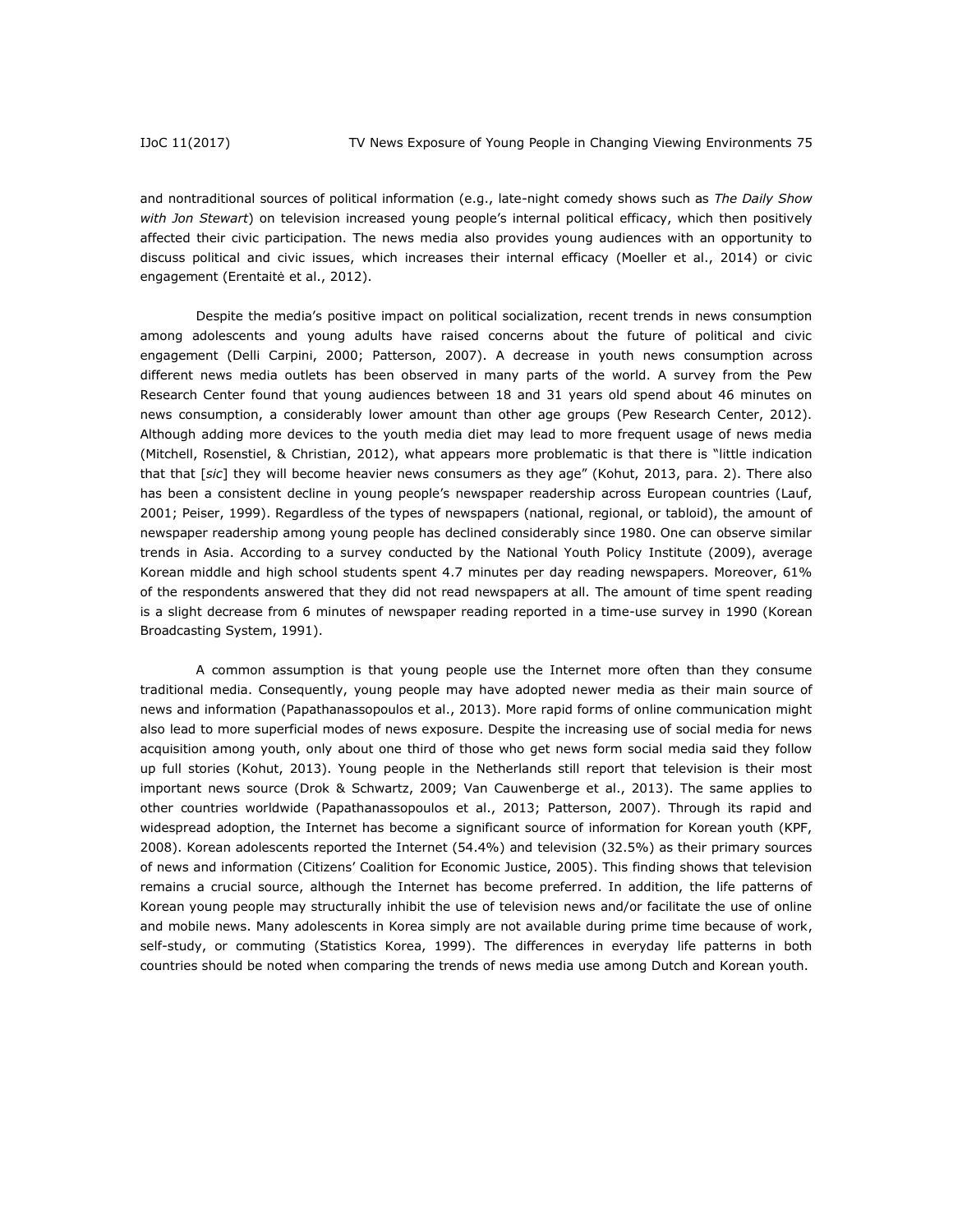#### **News Exposure in Changing Viewing Environments**

Despite the importance of television as a news medium for young people, little is known about how exactly news exposure of young people has changed over past decades. In particular, country-specific changes in TV markets and news programming may be influential factors. Structural features of the media environment have been identified as one of the main drives behind patterns of news consumption (Kim, 2016; Kim & Viswanathan, 2015; Shehata & Strömbäck, 2011; Wonneberger, Schoenbach, & van Meurs, 2011, 2012). Specifically, Prior (2007) studied the impact of the transformation of a low-choice TV environment to a high-choice one on declining levels of TV news exposure. He found that the expansion of available viewing opportunities that followed the introduction of cable TV in the United States resulted in a growing gap between high levels of news exposure for politically interested and involved citizens and lower levels of exposure for citizens less interested in news and current affairs.

Such a trend of audience polarization can be observed typically in periods of growing markets (Webster, 2005). Increasing differences in individual viewing patterns are often explained by increasing audience selectivity. According to the uses-and-gratifications approach to media choice, more choice opportunities allow TV viewers to customize their viewing diets by choosing programs that yield the best possible match with their interests and preferences (e.g., Ruggiero, 2000). Applied to news programs, this approach suggests that individual viewing motivations such as being interested in current political events become more important for the choice to watch the news when more alternatives become available. Greater audience selectivity eventually results in greater gaps between news seekers and news avoiders (Ksiazek, Malthouse, & Webster, 2010; Prior, 2007). In both the Netherlands and Korea, the national TV market has faced tremendous changes over the past two decades. Both countries have gone through a transformation from a low-choice environment dominated by public-service broadcasting to a high-choice environment consisting of a mix of public-service and commercial channels as well as cable programming. As opposed to assumptions of audience polarization, Dutch news programs were found to reach large audiences even in a high-choice viewing environment. High levels of news exposure in the Netherlands could be explained by structural factors of audience behavior and TV programming (Wonneberger et al., 2011, 2012). In contrast, Korean news audiences were found to polarize to some extent after the introduction of cable TV, but remained at a moderate level thereafter (Kim & Webster, 2012).

In both countries, news consumption is still dominated by traditional news media, specifically, by TV news. In 2007, Dutch viewers were found to spend 47 minutes on average watching news programs, as opposed to 15 minutes listening to news on the radio and about 21 minutes reading newspapers. With an average of 7 minutes per day, the Internet ranked considerably lower (Van der Burg, Lauf, & Negenborn, 2011). Korean viewers spent about 39 minutes on average per day watching television news programs in 2008. Newspapers ranked second with 24 minutes, followed by the Internet (16 minutes) and radio (6 minutes; KPF, 2008). People in the Netherlands and Korea have allocated about 50% and 45%, respectively, of their news consumption to television news programs. As is typical for democraticcorporatist media systems, social responsibility in terms of informative and educational functions are ascribed to public broadcasting (Hallin & Mancini, 2004). Accordingly, public-service broadcasting has remained the main provider of public affairs information in both countries (KPF, 2008; SKO, 2011).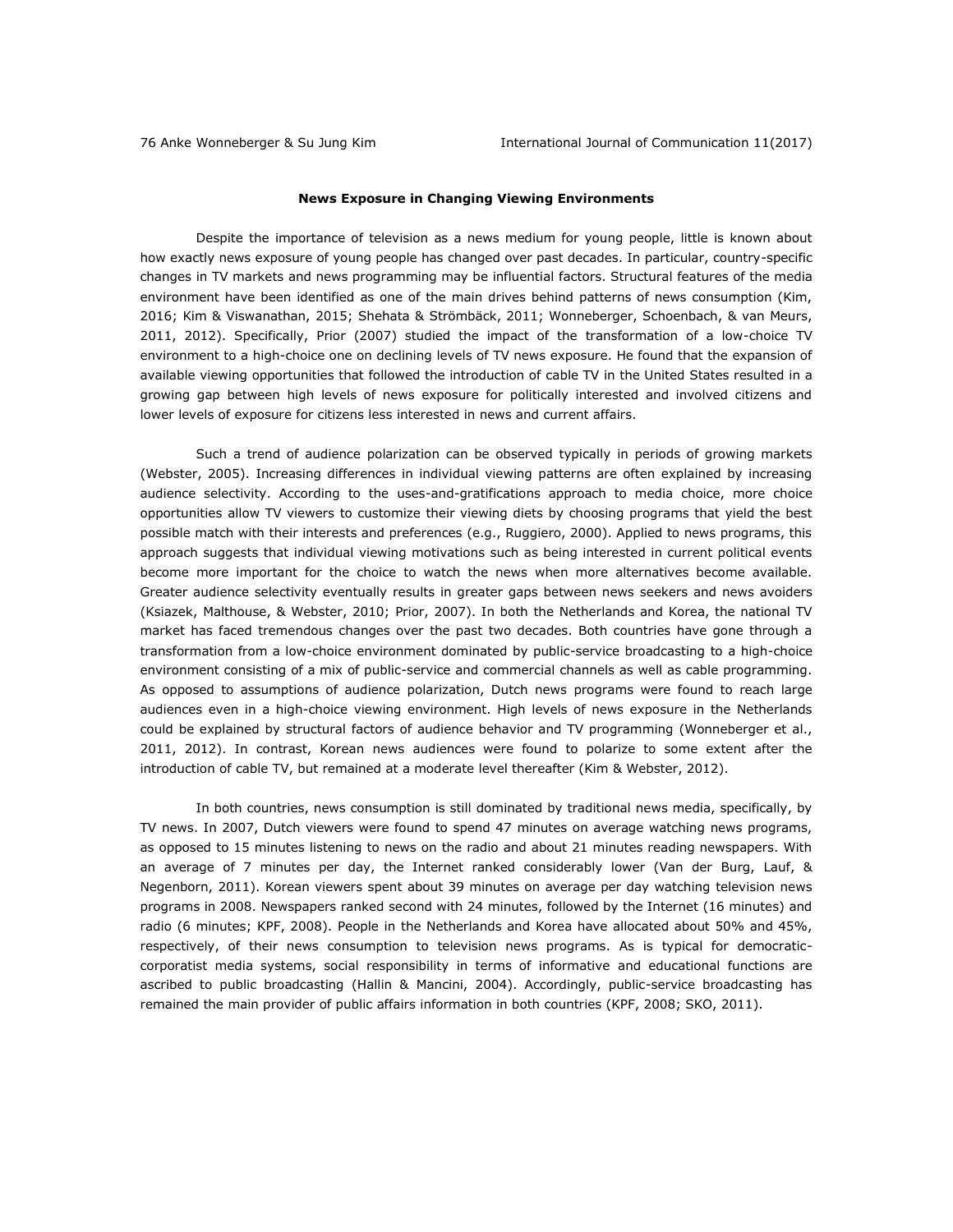The research period of the present study mainly covers the period after the transformation from a low- to high-choice viewing environment. Although media convergence—that is, the transition of news viewers to other, mainly online channels—might influence traditional news viewership, such trends of convergence commenced at a later time point in both countries. The Dutch public television service Netherlands Public Broadcasting launched an online on-demand service in 2003. The private channel RTL introduced video on demand on its website in 2005. In 2006, the websites of the most important Dutch news program "NOS Journaal" reached 23% of the population aged 12 years and older. By 2014, the reach of NOS.nl had increased to 39% (Mediamonitor, 2005a, 2005b). In Korea, the convergence between online and offline came in the mid-2000s. The Korea Press Foundation commented in its 2007 report (KPF, 2007) that it witnessed the convergence of old and new media and the emergence of user-created content.

#### **Hypotheses**

With generally high levels of television news exposure, the Netherlands and Korea offer appropriate contexts in which to study changing patterns of news consumption among young people. On the one hand, diverse and frequent news programming is still available in both countries. On the other hand, sufficient choice alternatives have become available over the past two decades, allowing viewers to avoid watching news programs completely. Based on the above discussion about generally declining interest and involvement of young people in news and politics, we predict that news exposure of young viewers has also diminished in countries with generally high levels of news exposure. To distinguish this trend from overall declining levels of news exposure, decreasing exposure levels for young people should be observable in comparison to older viewers and overall. These two points are summarized by the following hypotheses:

- *H1: The difference in TV news viewing among young adults and their older counterparts has increased as the number of available channels has increased.*
- *H2: The overall level of TV news viewing among young adults has decreased as the number of available channels has increased.*

As described earlier, increasing choice opportunities have been regarded as a main reason for a general decline in news exposure (Ksiazek et al., 2010; Prior, 2007). Consequently, we assume that decreasing news consumption among young people also can be related to a strong influence of specific choice opportunities that are available to young people when they are watching. An overall increase of TV channels, however, does not automatically and uniformly alter individual choice behavior. Individual channel repertoires constitute preselection through which program choices are made in specific viewing situations (Yuan & Webster, 2006). Only with expanding channel repertoires can changing program environments effectively change news consumption. The next hypothesis reflects this impact of channel repertoires on news exposure:

*H3: Larger channel repertoires lead to a decrease in the amount of news consumption.*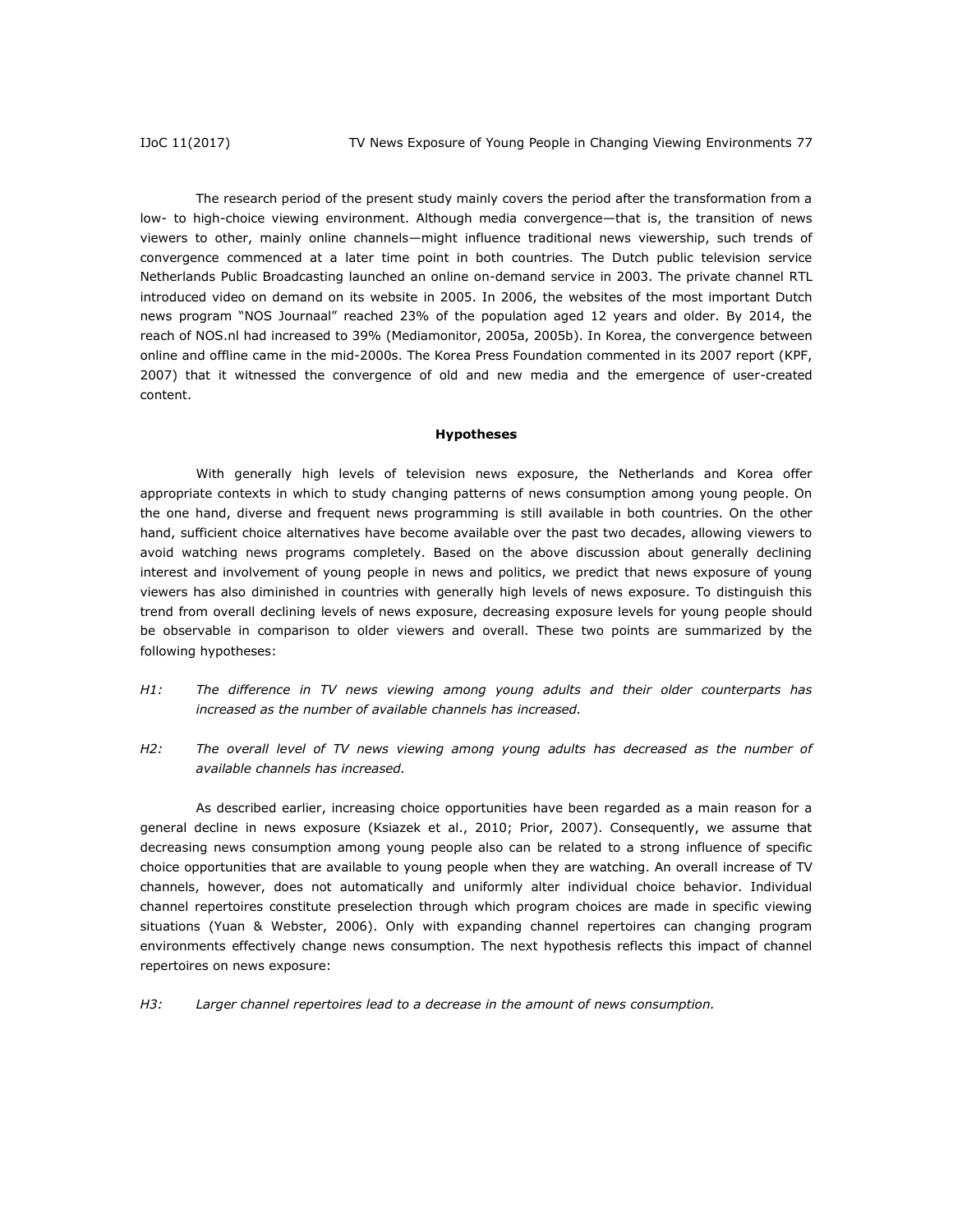#### **Viewing Environments in Flux**

In this section, we provide a brief background regarding changes in television viewing environments in both countries to help our readers better understand the contexts. In both the Netherlands and Korea, commercial TV was introduced into the national markets relatively late. In both countries, the trends of commercialization were related to a massive expansion of viewing alternatives that took place over the past two decades. The Dutch TV market was dominated by two public-service channels until 1988. In subsequent years, national commercial channels were introduced and more foreign and local TV channels became available. In 2010, about 58% of all TV households received digital TV and, thus, 50 or more channels. The remaining analog households had access to about 30 channels. Despite more channels, the concentration of the market remained relatively high, with about 78% of the market share distributed among nine channels in 2010 (SKO, 2011).

The television industry in Korea underwent a rapid change during the 1990s. Three nationwide terrestrial television networks (KBS1/KBS2, MBC, and SBS) dominated the television market before the first commercial terrestrial broadcaster was established in 1991, followed by the launches of eight local commercial broadcasters in 1995. Cable television was introduced in Korea in 1995, but cable subscription increased substantially after the Korean government implemented deregulation in 2002, and cable surpassed a penetration rate of 80% in 2009 (Korean Communications Commission, 2009). The average number of channels provided by cable operators increased from 68 in 2002 to 131 in 2009. With the growth of cable and satellite television, the market share of the terrestrial networks diminished considerably. In 2002, the total audience share of the four terrestrial channels (including both public and commercial broadcasters) accounted for 70.7%, but dropped to 57.4% in 2007, according to the statistics from the Korea Cable Television & Telecommunications Association (2016).

Because of earlier and more rapid adoption of the Internet by young people in Korea; differences in everyday life patterns, as described earlier; and a greater abundance of TV channels, the transition from a low- to high-choice viewing environment may have had greater consequences for levels of television news exposure for young adults in Korea compared with the Netherlands. The following research question addresses this comparative aspect:

*RQ1: To what extent do the changes in television news exposure of young adults differ in Korea and the Netherlands?*

#### **Method**

#### *Data*

We use unique data sets from both countries that enable us to perform a comparable analysis of changes in youth television viewing behavior. We used multiple years of people-meter data that are collected at the individual level in the Netherlands and Korea. People-meter data offer detailed and unobtrusive measures of exposure to TV news. Moreover, the television audience measurement is particularly suitable for international comparative research because it is conducted in a highly comparable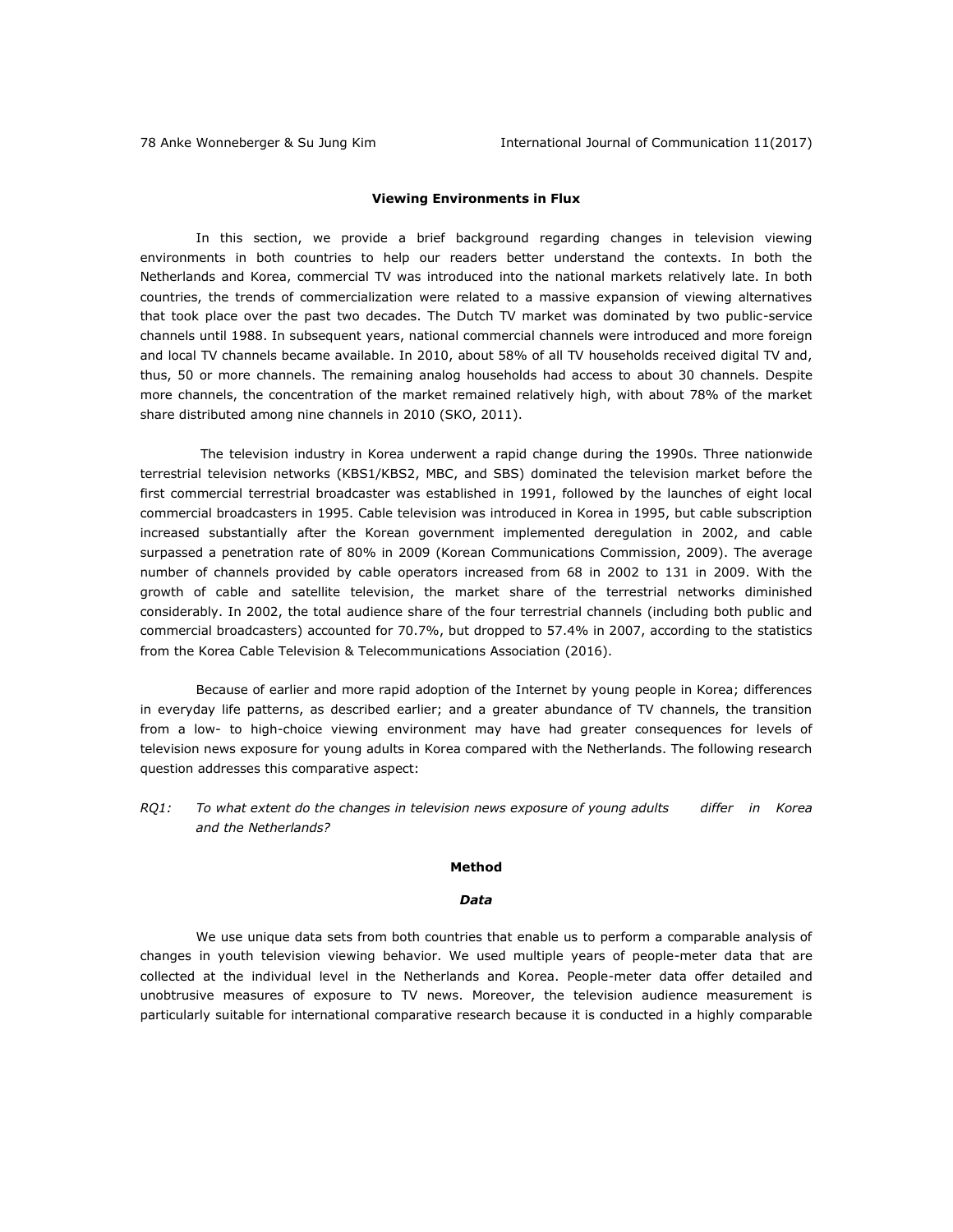manner in many countries (e.g., Napoli, 2005; Mytton, 1999), including the Netherlands and Korea. People meters are installed and connected to the television sets in households of audience panels. The panel members are asked to register individually every time they watch TV with a separate remote control. While registered, the meters record the channels that are watched for every viewer. The programming per channel per day is analyzed so that additional information about specific programs can be linked to channel watching. Furthermore, the measures of individual viewing behavior can be linked to self-reported individual characteristics of the viewers that are provided by the people-meter company. For each country, the data encompass important periods of changes of the TV landscape.

In 1987, Continu KijkOnderzoek was established to conduct the national television audience research in the Netherlands. Since 2002, this research has been continued by Stichting KijkOnderzoek. The Dutch audience panel consists of a nationally representative sample. The collection of the peoplemeter data and annual surveys among the panel members was carried out by Intomart GfK. Programming data from the major Dutch cable channels were collected by TV Times. The Dutch sample included one week in March of every second year from 1988 to 2006. This time span covers major transformations of the national TV market: the introduction of commercial TV and subsequent expansion of available channels with increasing competition between national news programs. In contrast to peaks during summer and winter months, TV viewing in March is only marginally influenced by weather or vacation time. Moreover, viewers were accustomed to major programming changes that are typically implemented in September. The chosen weeks do not overlap with national elections or other exceptional public events. The total sample size of Dutch viewers aged 15 years and older was *n* = 17,080 (for a more detailed methodological description, see SKO, 2008).

The Korean audience panel came from AGB Nielsen Media Research Korea's (AGB Nielsen's) people-meter households. The data were collected from the households that subscribe to cable television, and minute-by-minute television viewing behavior was recorded at the individual level. Data collection occurred during the third week of April from 2001 to 2007 at two-year intervals in the Seoul market, which is the largest market in Korea. The sample years were chosen considering the recent growth of cable television in Korea. Previous research pointed out that the development of cable television in Korea can be characterized as having an infant period (2001), a take-off period (2003), and a mature period (since 2005) in terms of the increase in the combined shares of all available cable channels (Cho & Kang, 2009). Following this approach, this study examined individuals' news viewing patterns at two-year intervals from 2001 to 2007. The sample weeks were chosen to avoid sudden changes in programming due to atypical events that might have affected normal television viewing behavior. The total sample size of Korean viewers aged 15 years and older was *n* = 7,246 (for a more detailed methodological description, see Nielsen Korea, 2016).

#### *Measures*

*News exposure.* For the Netherlands, the duration in minutes that a viewer spent watching news programs during one week was calculated. Short incidental instances of watching news programs for less than five minutes were excluded from this measure. News watching included the complete national news programming broadcast on public-service channels and, if available in a sample year, on commercial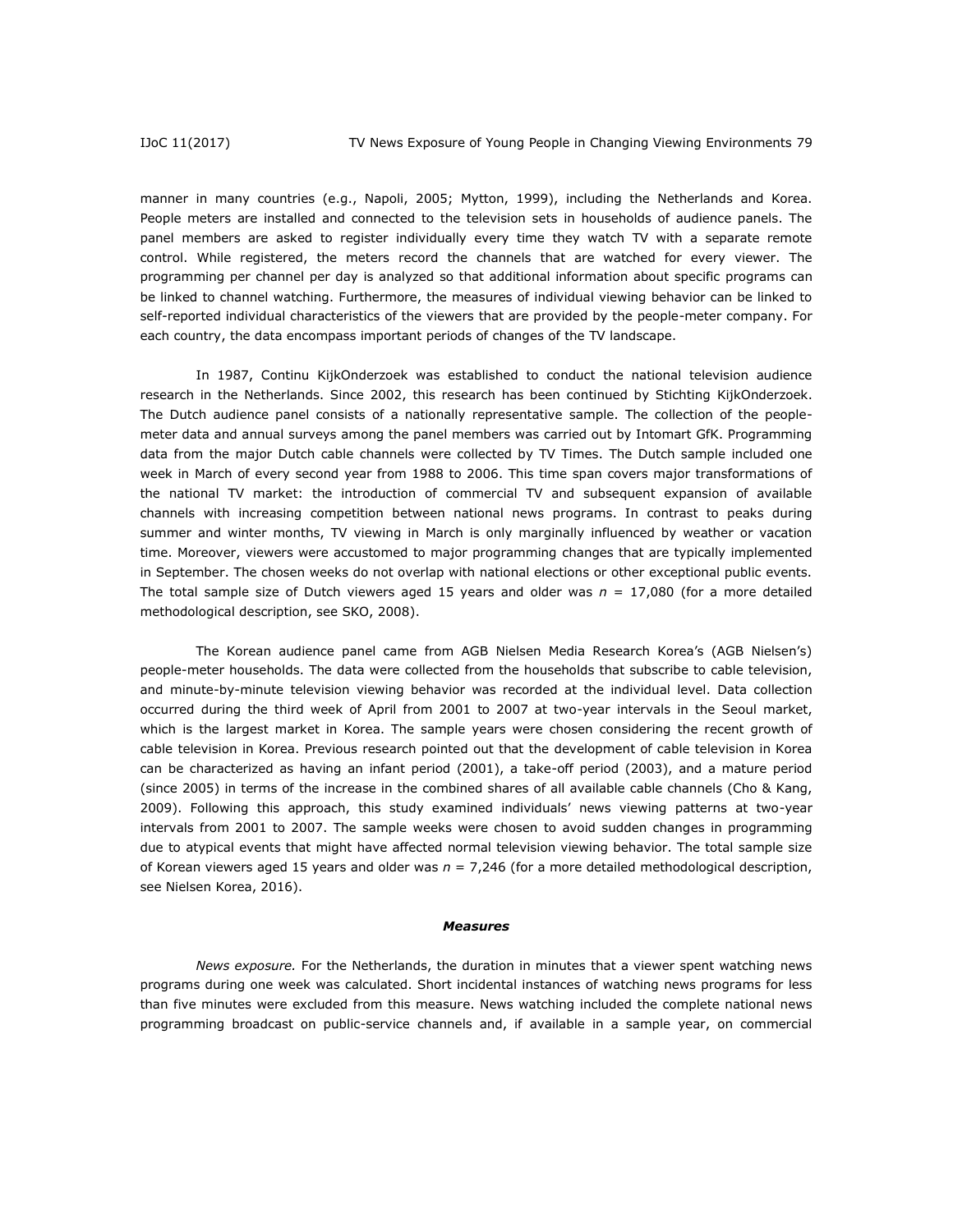channels. The public-service *NOS Journaal* was the only national news program until 1989, when the first commercial newscast, *RTL Nieuws*, was launched. From then on, these two programs with their main evening bulletins as well as several reruns and short bulletins each day dominated the TV news market. Additional programs were introduced throughout the years, leading to a remarkable increase of the total volume of news programming after 1999.

For Korea, total news exposure was calculated by summing individuals' time spent on terrestrial prime time news programs and cable news channels during weekdays. Among terrestrial television, only weekday prime time news programs of the four terrestrial channels (KBS1, KBS2, MBC, and SBS) were included in the measure because (1) prime time news programs are the main news offerings that deliver the most salient issues of the day; (2) these programs were scheduled in the same time slot (9 to 10 p.m. for KBS1 and MBC, 8 to 9 p.m. for KBS2 and SBS) for several years and were available to almost all television households in Korea, making them less likely to be affected by audience awareness or channel coverage; and (3) the data obtained from AGB Nielsen were the aggregation of minute-by-minute peoplemeter data in a one-hour window (i.e., 24 one-hour windows per day), so prime time news programs that run for an hour per day made the analyses more accurate and consistent. Cable news channels included one general news channel (YTN), three business news channels (MBN, WOW-TV, Business&-TV), one policy channel (KTV), and one National Assembly channel (NATV) as they became available in the cable television market during the sample years.

*Channel repertoire.* The repertoire of channels that a viewer used comprised the number of channels watched for at least 10 minutes during one week. This definition comes from the concept of one of the secondary channel repertoires by Neuendorf, Atkin, and Jeffres (2001).

*Sociodemographics.* Additional viewer characteristics derived from the survey data were age, gender, education, and income. For Korea, AGB Nielsen provided age as a categorical variable consisting of five-year intervals (i.e., 15–19 and 20–24 years). Accordingly, the same age grouping was applied to the Netherlands. Young people's life patterns differ between the two countries, with Dutch people typically moving out of their parents' homes at an earlier age than young people in Korea. For comparison, we applied a relatively broad definition of young viewers comprising those between ages 15 and 24. Viewers 25 years and older were subsumed under the group of older viewers. The Dutch sample included 1,983 viewers in the group aged 15 to 24 years (*n* = 118 in 1988, 185 in 1990, 163 in 1992, 174 in 1994, 216 in 1996, 208 in 1998, 196 in 2000, 210 in 2002, 209 in 2004, and 304 in 2006). The Korean sample included 1,028 viewers of this age group (*n* = 221 in 2001, 230 in 2003, 251 in 2005, and 326 in 2007).

The following characteristics were added in the analyses as control variables. For both countries, education initially comprised six categories that reflected the national educational system. Because of unequal distributions among young people, education was recoded with three categories: middle school education and lower, high school education, and college education and higher. Household income was measured with five categories for Korea and with 10 categories for the Netherlands that were subsequently merged to five categories.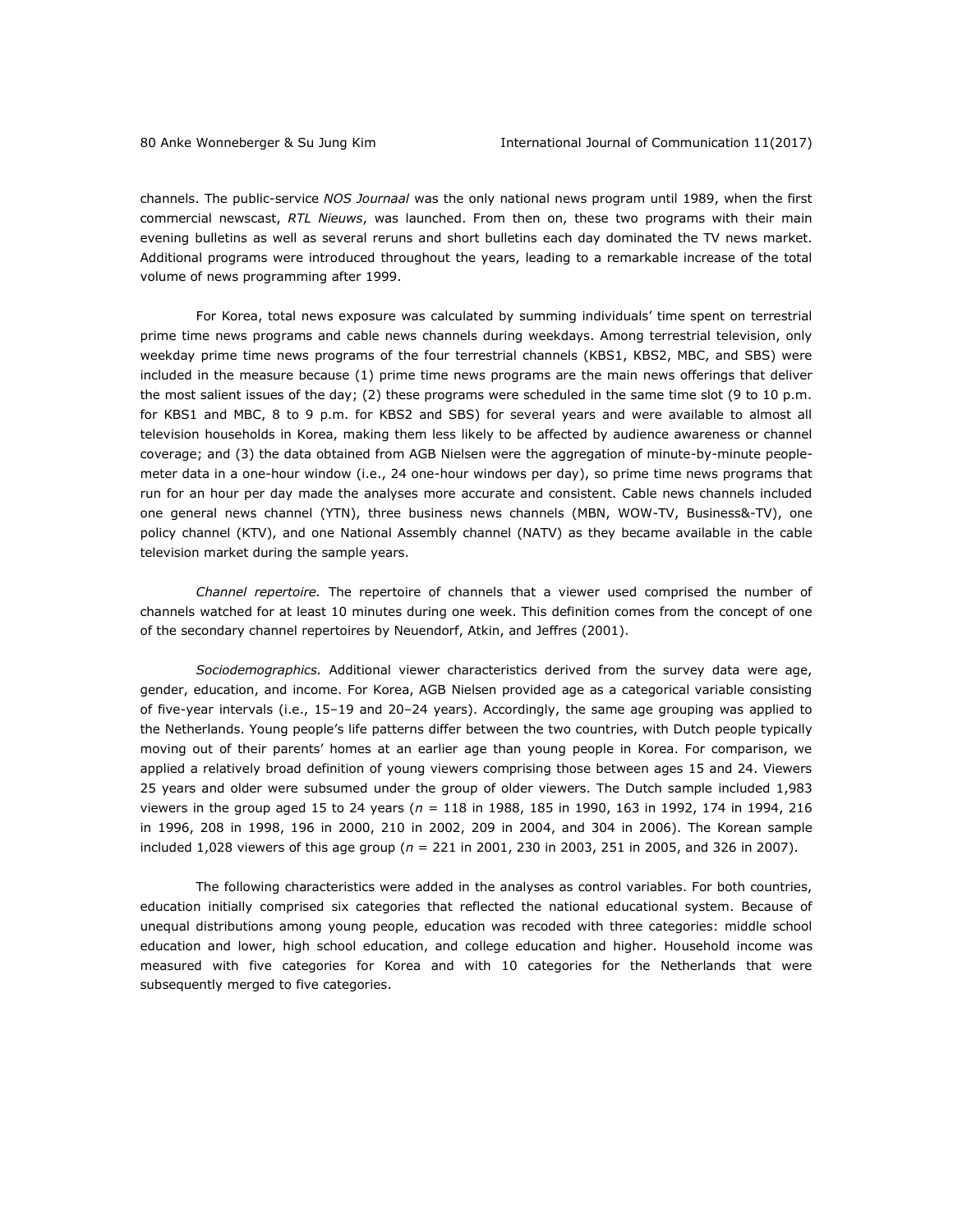#### *Analytical Procedures*

Because many viewers avoided news programs completely, the distributions of the measures of news exposure were right-skewed; therefore, log transformations were performed before hypothesis testing. H1 was formally tested by comparison of means. The mean difference between news exposure of younger and older viewers over time was compared. For every viewer in the group aged 15 to 24 years, the difference in news exposure and the mean news exposure of all older viewers in a given year was calculated. This difference measure was then used for a one-tailed *t* test between the oldest and the most recent years. Multiple regression analysis was conducted on the log-transformed measures of news exposure of young viewers to test H2 and H3. Dummy variables of the sample years and a viewer's channel repertoire were used as independent variables. Sociodemographics were included as control variables. Finally, RQ1 was answered descriptively.

#### **Results**

#### *Total TV News Viewing by Young Adults Over Time*

We found similar trends regarding television news consumption by young people in the Netherlands and Korea. Figures 1 and 2 present the average time that younger and older people spent watching news programs in one week throughout the entire sample periods in both countries. In the Netherlands, the average level of news exposure among young viewers 15 to 24 years old decreased from 49.3 minutes per week (*SD* = 44.17) in 1988 to 36.9 minutes (*SD* = 48.72) in 2006. In Korea, news consumption by young viewers 15 to 24 years old dropped from an average of 30.6 minutes (*SD* = 48.81) in 2001 to 18.1 minutes (*SD* = 32.28) in 2007.



*Figure 1. Average duration of news exposure of younger and older viewers in Korea over time.*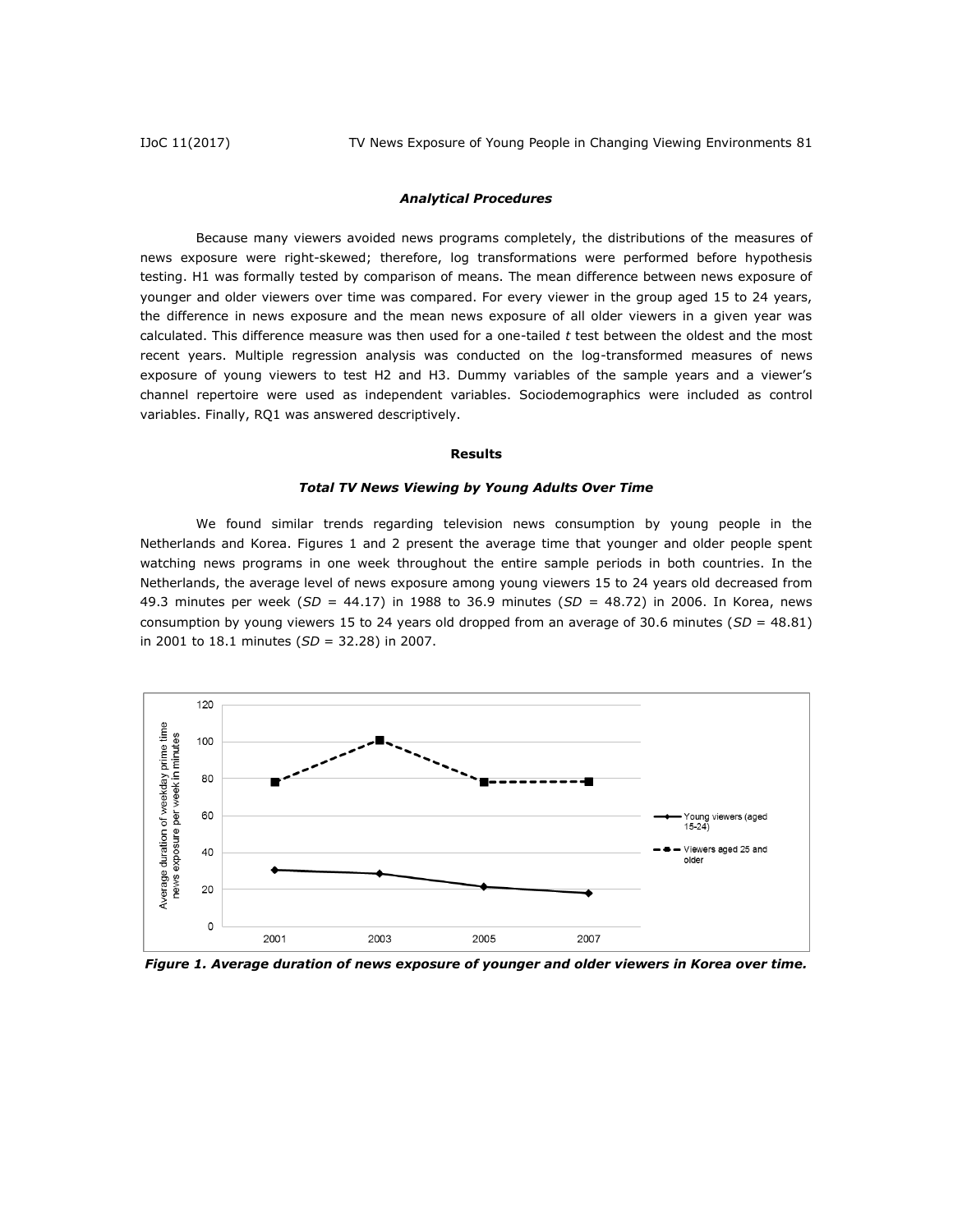

*Figure 2. Average duration of news exposure of younger and older viewers in the Netherlands over time.*

More detailed examination of the entire research periods in both countries, however, revealed different developments over time. News consumption by young viewers in Korea showed a linear decline throughout the period of a rapid increase in the number of available channels. On average, Korean young viewers watched news for about 30 minutes during weekdays in 2001, but spent only 18 minutes in 2007. In contrast, in the Netherlands, we could discern three different phases of the transformation process. After the introduction of national commercial channels in 1988, levels of news exposure for young people dropped from about 50 minutes per week to about 22 minutes in 1990, followed by a gradual decrease to about 17 minutes in 1998. With the expansion of national news programming after 2000, young viewers spent more time watching the news. A peak was reached in 2004 with an average of 44 minutes per week, followed by a decrease to about 37 minutes in 2006.

#### *Increasing Gaps in TV News Viewing Among Younger and Older Adults Over Time*

In Korea and the Netherlands, adult viewers spent more time watching news programs after 2000 and 2001, respectively. In Korea, levels of news exposure decreased again after 2003, whereas the overall increase continued in the Netherlands. The comparison between younger and older viewers in both countries revealed that the decline in news consumption was greater for younger viewers than for older viewers. To test whether the gaps in news viewing between age groups increased over time, news exposure of young viewers 15 to 24 years old was compared with the exposure time of their counterparts 25 years and older. In 1988, young viewers in the Netherlands spent, on average, 22.1 minutes per week less on news viewing (*SD* = 44.17) than adult viewers. In 2006, this difference amounted to 79.6 minutes  $(SD = 48.72)$ . The difference between those two years was significant,  $t(420) = 13.06$ ,  $p < .001$ . In Korea, younger viewers spent, on average, 47.7 minutes (SD = 48.81) less on news watching in 2001. In 2007, this difference increased to 60.5 minutes (*SD* = 32.28). Again, the difference between the two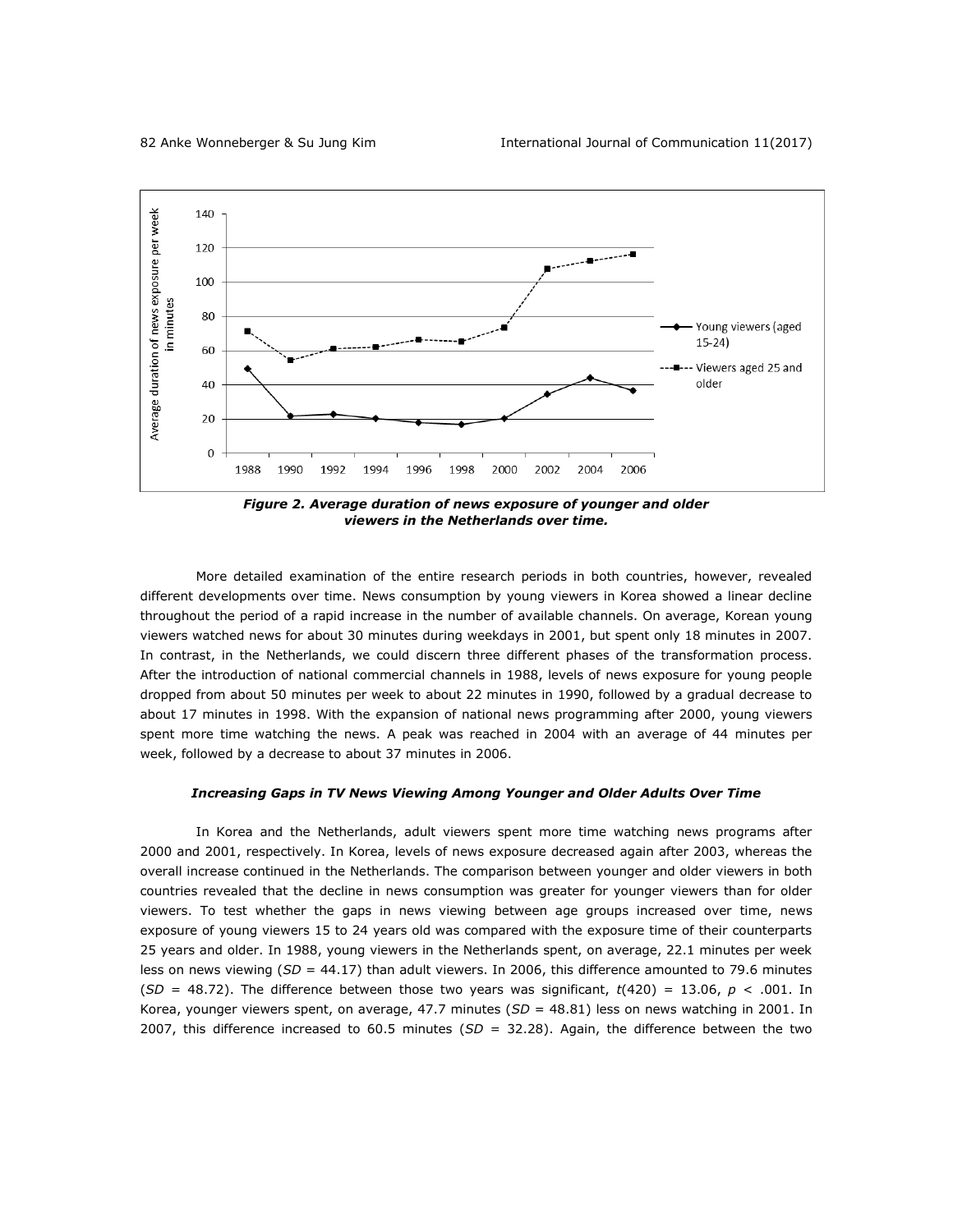years was significant,  $t(545) = 3.63$ ,  $p < .001$ . Consequently, H1 was confirmed for both countries. The difference in TV news viewing between young adults and their older counterparts increased with an increase of the number of available channels.

#### *News Exposure in Changing Program Environments*

Multiple regression analyses of news exposure among young people were conducted to formally test the decline of exposure levels over time and the influence of individual channel repertoires on news consumption (Table 1). It should be noted that both models were highly similar in the proportion of variance explained as well as in the magnitude and direction of the regression coefficients.

For both countries, all coefficients of the dummy variables for year were negative and significant. In other words, news consumption by young viewers was significantly lower in all later sample years compared with the first year. Consequently, H2 was confirmed for both countries. In the Netherlands and Korea, news viewing among young adults has significantly decreased as the number of available channels has increased. The influence of channel repertoires was significant in both models, showing a positive relationship to news exposure. Contrary to our expectation, bigger channel repertoires were associated with higher levels of news exposure. Consequently, H3 could not be confirmed. The more viewers made use of increasing choice opportunities by watching a larger number of channels, the higher their news consumption.

Age was positively related to news exposure for both countries; therefore, the group 20 to 24 years old watched, on average, more news than those 15 to 19 years old. Gender and income depicted negative relationships to news exposure for the Netherlands but not for Korea. Dutch young men and those living in households with higher incomes spent slightly less time watching the news. No influence of education could be found across countries.

Regarding RQ1, our data revealed a mixed picture. In comparison, young viewers in Korea showed lower levels of television news exposure compared with young viewers in the Netherlands (see Figures 1 and 2). The difference between younger and older adults, however, was larger in the Netherlands, and the increase of the gap between younger and older adults was greater in the Netherlands than in Korea.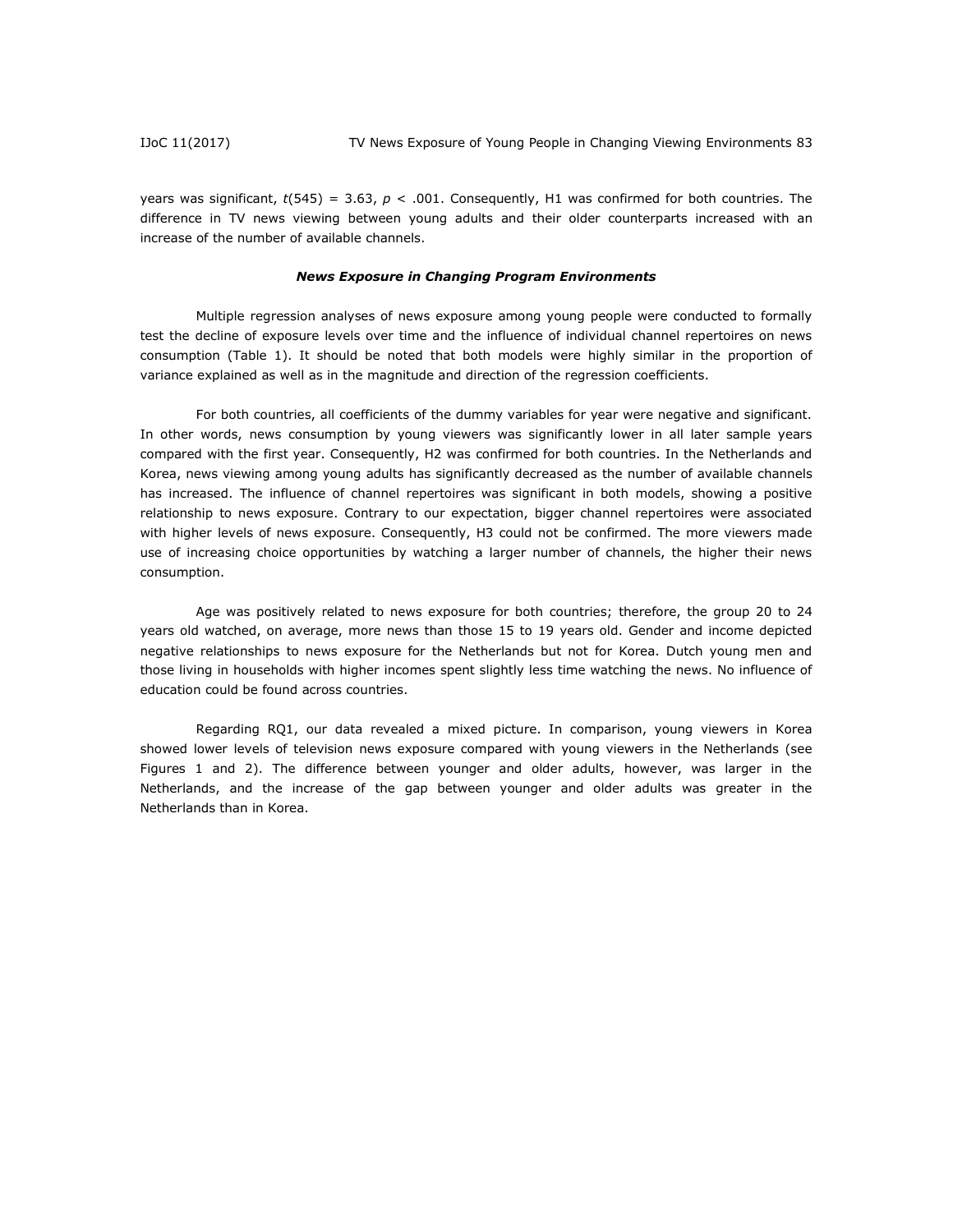| <b>Exposure Among Young Viewers (Aged 15 to 24 Years).</b> |         |                 |           |         |       |           |  |
|------------------------------------------------------------|---------|-----------------|-----------|---------|-------|-----------|--|
|                                                            |         | The Netherlands |           |         | Korea |           |  |
|                                                            | B       | SE B            | β         | B       | SE B  | β         |  |
| 1990                                                       | $-0.62$ | .09             | $-.21***$ |         |       |           |  |
| 1992                                                       | $-0.73$ | .09             | $-.23***$ |         |       |           |  |
| 1994                                                       | $-0.80$ | .09             | $-.26***$ |         |       |           |  |
| 1996                                                       | $-0.92$ | .09             | $-.33***$ |         |       |           |  |
| 1998                                                       | $-1.02$ | .09             | $-.36***$ |         |       |           |  |
| 2000                                                       | $-1.19$ | .10             | $-41***$  |         |       |           |  |
| 2002                                                       | $-0.73$ | .09             | $-.26***$ |         |       |           |  |
| 2003                                                       |         |                 |           | $-0.20$ | .08   | $-.09*$   |  |
| 2004                                                       | $-0.82$ | .10             | $-.29***$ |         |       |           |  |
| 2005                                                       |         |                 |           | $-0.47$ | .08   | $-.22***$ |  |
| 2006                                                       | $-0.86$ | .09             | $-.36***$ |         |       |           |  |
| 2007                                                       |         |                 |           | $-0.45$ | .08   | $-.23***$ |  |
| Age                                                        | 0.24    | .04             | $.14***$  | 0.20    | .07   | $.11***$  |  |
| Gender (male)                                              | $-0.10$ | .04             | $-.06**$  | $-0.08$ | .05   | $-.05$    |  |
| Education                                                  | 0.01    | .01             | .01       | 0.04    | .05   | .03       |  |
| Income                                                     | $-0.05$ | .02             | $-.09**$  | 0.01    | .02   | .01       |  |
| Channel repertoire                                         | 0.07    | .00             | $.37***$  | 0.08    | .01   | $.38***$  |  |
| Constant                                                   | 3.37    | .12             |           | 2.00    | .28   |           |  |
| Adjusted $R^2$                                             |         |                 | .196      |         | .172  |           |  |
| n                                                          |         |                 | 1,983     |         | 1,028 |           |  |

| Table 1. Multiple Regression Models of Log-Transformed Duration of News |
|-------------------------------------------------------------------------|
| Exposure Among Young Viewers (Aged 15 to 24 Years)                      |

Note. In the Dutch model, 1988 is the year of reference for the dummy variables for year. In the Korean model, 2001 is the reference year.

\**p* < .05, \*\**p* < .01, \*\*\**p* < .001

#### **Discussion**

This study analyzed changes in TV news viewing among young people during a period of transition from low- to high-choice viewing environments. The decline in news media use by young people has raised concerns about young people maturing into less informed and less active citizens. By looking at the Netherlands and Korea, which experienced similar changes in their television markets, we examined how the expansion of viewing options has affected young people's news-viewing behavior. The national TV markets of both countries moved from a public broadcasting system with a restricted number of channels to the coexistence of public and commercial TV and growing competition from cable channels. Using people-meter data at the individual-viewer level from both countries, we studied how these changes in the TV landscapes affected news consumption of young adults.

The results showed that young adults spent less time watching TV news programs when more alternative channels became available in both countries. This decline in news consumption could be clearly distinguished from overall trends in news exposure as the difference in news viewing between younger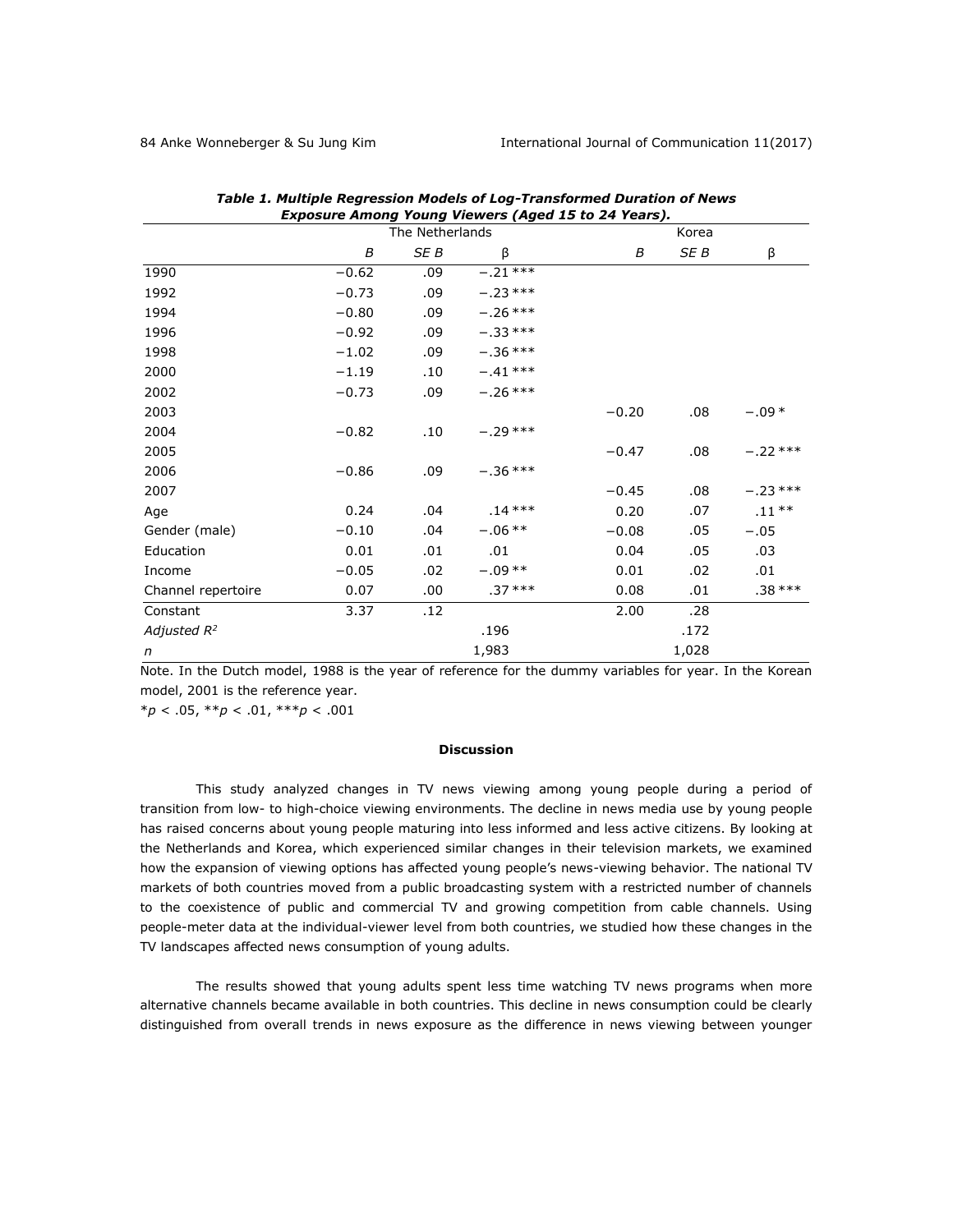and older viewers increased over time. However, the older cohorts among the young viewers watched more news programs than the younger cohorts. This indicates that young people developed news-viewing habits between ages 15 and 24 years. With more choices available, the development of viewing habits in high-choice environments might start later and take longer than in low-choice environments.

Contrary to the assumption that more choice opportunities would lead to more news avoidance (Ksiazek et al., 2010; Prior, 2007), we found that an increasing abundance of channels may not be the ultimate reason why young people do not watch the news. With a greater number of viewing alternatives, young people in Korea watched the news less often than their Dutch counterparts; however, more choice opportunities did not lead to a greater gap between younger and older adults, indicating that the relationship of increasing viewing opportunities and decreasing news exposure might not be linear. In addition, the positive influence of channel repertoires shows that those young viewers who watched a greater variety of channels spent more time watching news programs as well. Consequently, growing diversity on the supply side can offer opportunities for viewers to encounter news programs more frequently, increasing what scholars call "incidental exposure" (Lee, 2009; Prior, 2007; Tewksbury, Weaver, & Maddex, 2001). Viewers who restrict their choices to a limited channel repertoire might more often choose special-interest channels that do not broadcast national news programs. Young viewers in the Netherlands have been found to prefer commercial channels over public broadcasting (SKO, 2011), making it less likely that those viewers will encounter news programs accidentally.

Although this study focused on an era before television news became available on various online platforms, similar patterns may be observed if we expand the context to multiplatform media usage. According to a report by the Pew Research Center, people who access news using multiple devices read news more frequently than those who only read news using either a desktop or laptop computer (Mitchell et al., 2012). With the growing adoption of smartphones and tablets among younger demographics, this trend—along with the current finding that media surroundings that allow incidental exposure to news increases the time spent on news—can be a positive sign of young people's overall news media usage.

In addition to providing greater diversity of information, the Internet has created various possibilities for watching television content via computer or mobile devices. Specifically, young people have taken up this convergence culture and revert less to traditional screen viewing (Metzger & Flanagin, 2008; Mitchell, Gottfried, & Matsa, 2015). Consequently, media convergence may have positively affected young people's news exposure. For our research period, however, traditional screen viewing was the primary news source for young people in the Netherlands (Drok & Schwartz, 2009; Van Cauwenberge et al., 2013). In Korea, the Internet has become a significant source of information, given its rapid and widespread adoption (KPF, 2008), but traditional television is reported as the second most important source of information among youth.

The present research focused on the preceding historical period of change from a low- to highchoice viewing environment in the Netherlands and in Korea. Extending this research by looking at the subsequent period of media convergence will provide more insight about recent developments in young people's news exposure. Recent studies have discussed the role of social media in promoting young people's interest in news by encouraging them to discuss news topics with their social connections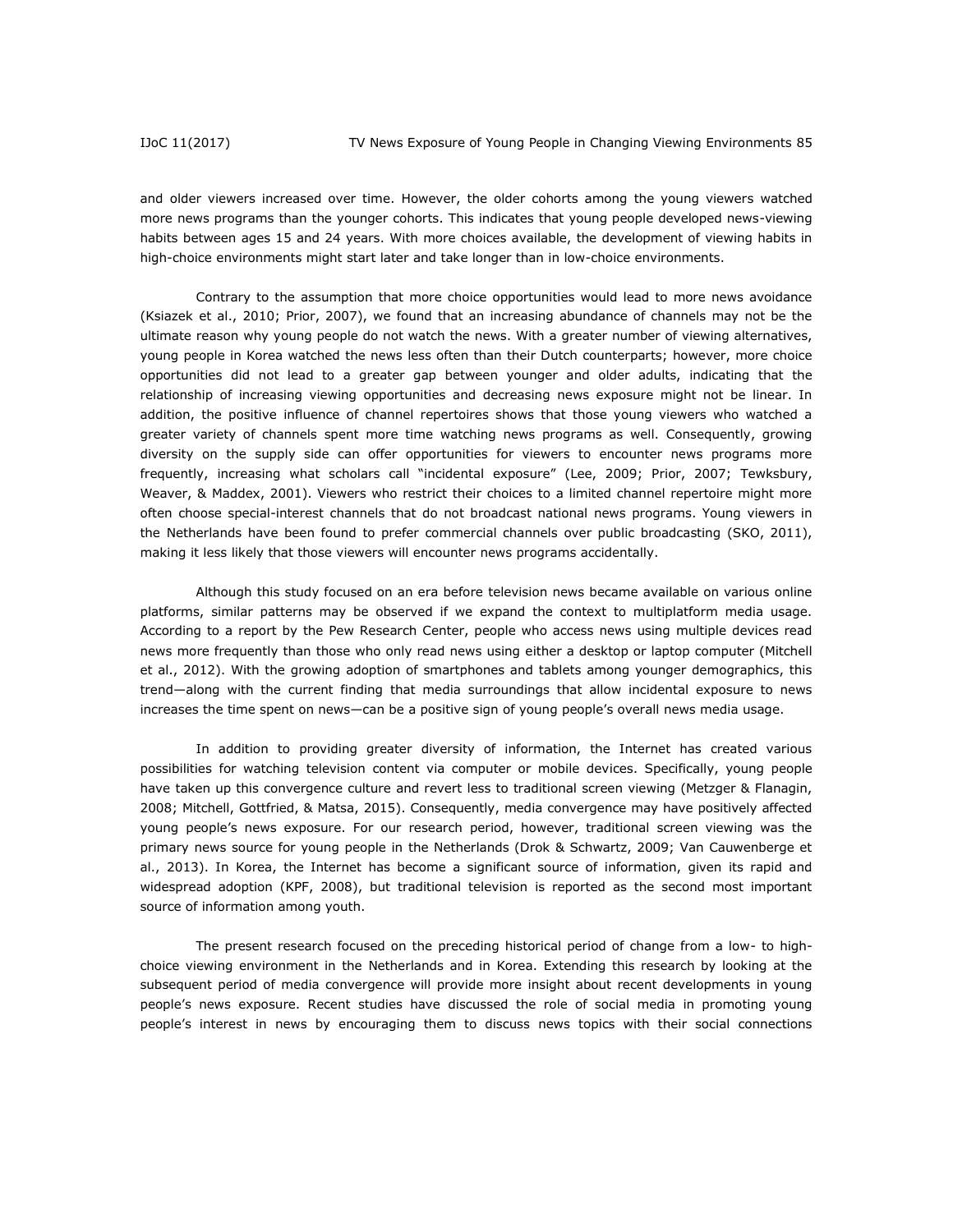(Erentaitė et al., 2012). Social media also helps young audiences become "prosumers" of news content (Holton, Coddington, Lewis, & Gil de Zúñiga, 2015) by producing their own news and sharing it via various platforms such as Facebook, Twitter, YouTube, and Reddit.

#### *Limitations and Suggestions for Future Research*

Although the highly accurate and comparable data on news consumption can be considered a strength of this study, people-meter data have also been criticized for several reasons (e.g., Ettema & Whitney, 1994; Napoli, 2005; Webster, Phalen, & Lichty, 2006). The accuracy of the measures depend on the cooperation of panel members who have to register with the system each time they watch TV. Coincidental checks for the Netherlands (SKO, 2008) conducted by telephone yielded accuracy of 95% for viewer registrations. Most important, the level of accuracy did not differ by age or by other individual and household characteristics; therefore, the quality of the data did not differ between younger and older viewers. In addition, the representativeness of the audience samples has been criticized, for instance, concerning the inclusion of minority groups (Milavsky, 1992; Napoli, 2005). The Dutch sample selection includes quotas for ethnic minorities that are controlled and corrected on a monthly basis.

Because of the difference in data availability, a longer period could be analyzed for the Netherlands than for Korea. This might explain why the trends obtained for Dutch viewers were more nuanced compared with the linear decline of news consumption among young adults in Korea. In both countries, however, we found that adults spent more time watching news programs after 2000. One explanation for this result might be an increase in awareness and interest in political news and current affairs after the 9/11 attacks in the United States in 2001 and the following military interventions and economic effects of these attacks. Interestingly, Dutch young viewers followed the trend of increasing news consumption, albeit to a lesser extent than their older counterparts, but young viewers in Korea did not. This might be explained by generally high levels of political interest and awareness in the Netherlands. In a European comparison, the Dutch have been found to consume more political information than citizens of other countries (Tenscher, 2008). Our results, however, indicate that young Dutch people might not keep up with this political culture in the future. Because of the secondary nature of the data used in this study, the influence of motivational factors such political interest could not be examined. Consequently, whether political interest increasingly influences news consumption by young people remains an open question (see, Hopmann, Wonneberger, Shehata, & Hoijer, 2015; Shehata & Strömbäck, 2011).

Despite these limitations, this study was one of the first to explore news consumption by young people over longer periods of time in an international setting. The overall decline in news exposure and growing differences between younger and older viewers provided evidence of generational changes regarding the relevance of political news and current affairs for young citizens. Similar results for both countries may point to relationships that are generalizable beyond these two national contexts. Future research should continue to pay attention to declining news consumption by younger generations and its possible consequences for the functioning of democratic societies.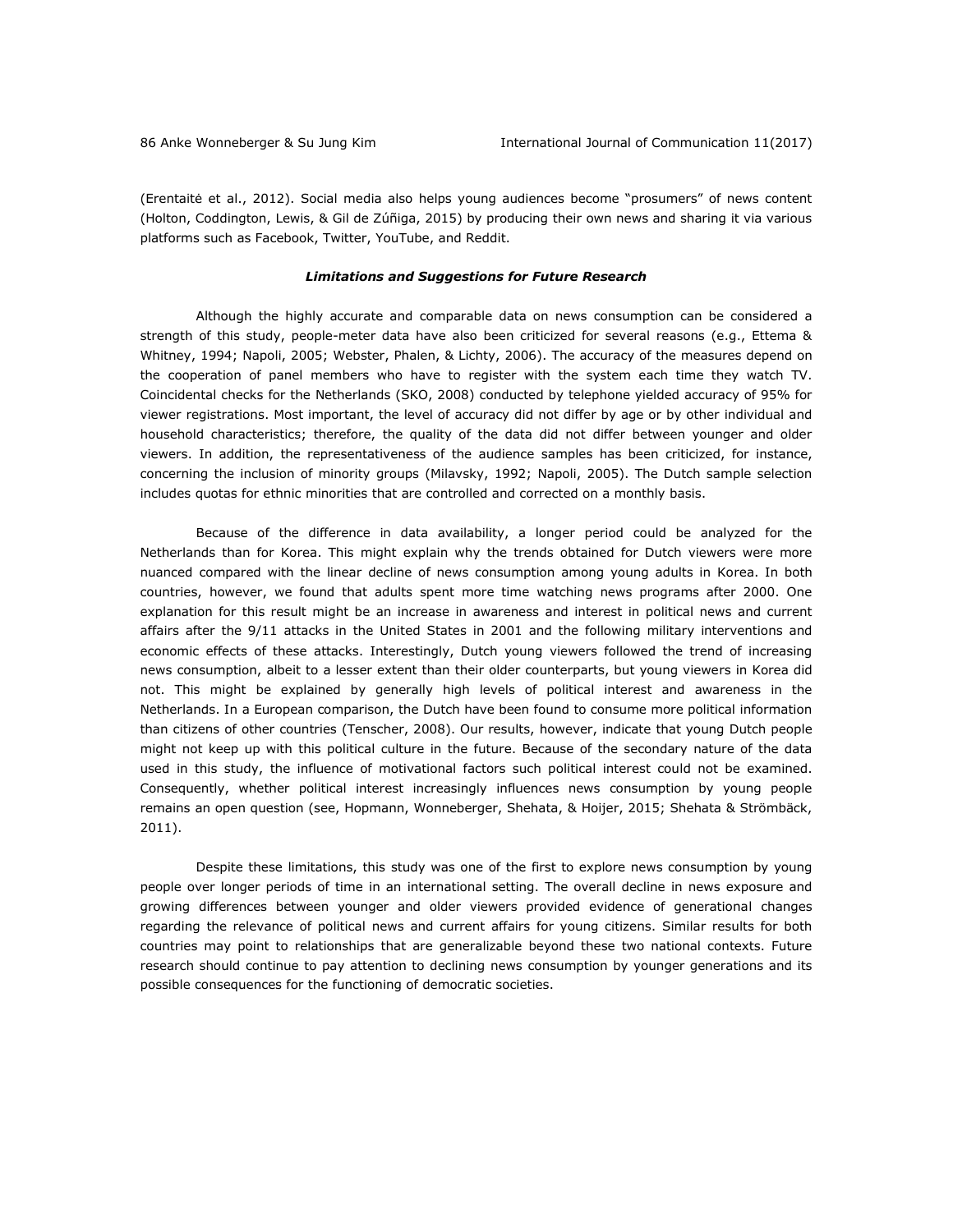IJoC 11(2017) TV News Exposure of Young People in Changing Viewing Environments 87

#### **References**

- Cappella, J. N., & Jamieson, K. H. (1997). *Spiral of cynicism: The press and the public good*. New York, NY: Oxford University Press.
- Chaffee, S. H., & Kanihan, S. F. (1997). Learning about politics from mass media. *Political Communication, 14*(4), 421–430. doi:10.1080/105846097199218
- Cho, S., & Kang, N. (2009). A study on the change of audience's media consumption and composition in a multimedia environment. *Korean Journal of Journalism & Communication Studies, 53*(1), 233– 256 .
- Citizens' Coalition for Economic Justice. (2005). *The status of youth media use 2005*. Seoul, Korea: Author.
- Couldry, N., Livingstone, S. M., & Markham, T. (2007). *Media consumption and public engagement: Beyond the presumption of attention*. Basingstoke, UK: Palgrave Macmillan.
- De Vreese, C., & Boomgaarden, H. (2006). News, political knowledge and participation: The differential effects of news media exposure on political knowledge and participation. *Acta Politica, 41*(4), 317–341. doi:10.1057/palgrave.ap.5500164
- Delli Carpini, M. X. (2000). Gen.com: Youth, civic engagement, and the new information environment. *Political Communication, 17*(4), 341–349. doi:10.1080/10584600050178942
- Delli Carpini, M. X., & Keeter, S. (1996). *What Americans know about politics and why it matters*. New Haven, CT: Yale University Press.
- Drok, N., & Schwartz, F. (2009). *Jongeren, nieuwsmedia & betrokkenheid* [Youth, news media & involvement]. Zwolle/Amsterdam, Netherlands: Hogeschool Windesheim/Stichting Krant in de Klas.
- Erentaitė, R., Žukauskienė, R., Beyers, W., & Pilkauskaitė-Valickienė, R. (2012). Is news media related to civic engagement? The effects of interest in and discussions about the news media on current and future civic engagement of adolescents. *Journal of Adolescence, 35*(3), 587–597. doi:10.1016/j.adolescence.2011.12.008
- Erikson, R. S., & Tedin, K. L. (2005). *American public opinion: Its origins, content, and impact* (7th ed.). New York, NY: Longman.
- Ettema, J. S., & Whitney, D. C. (1994). *Audiencemaking: How the media create the audience*. Thousand Oaks, CA: SAGE Publications.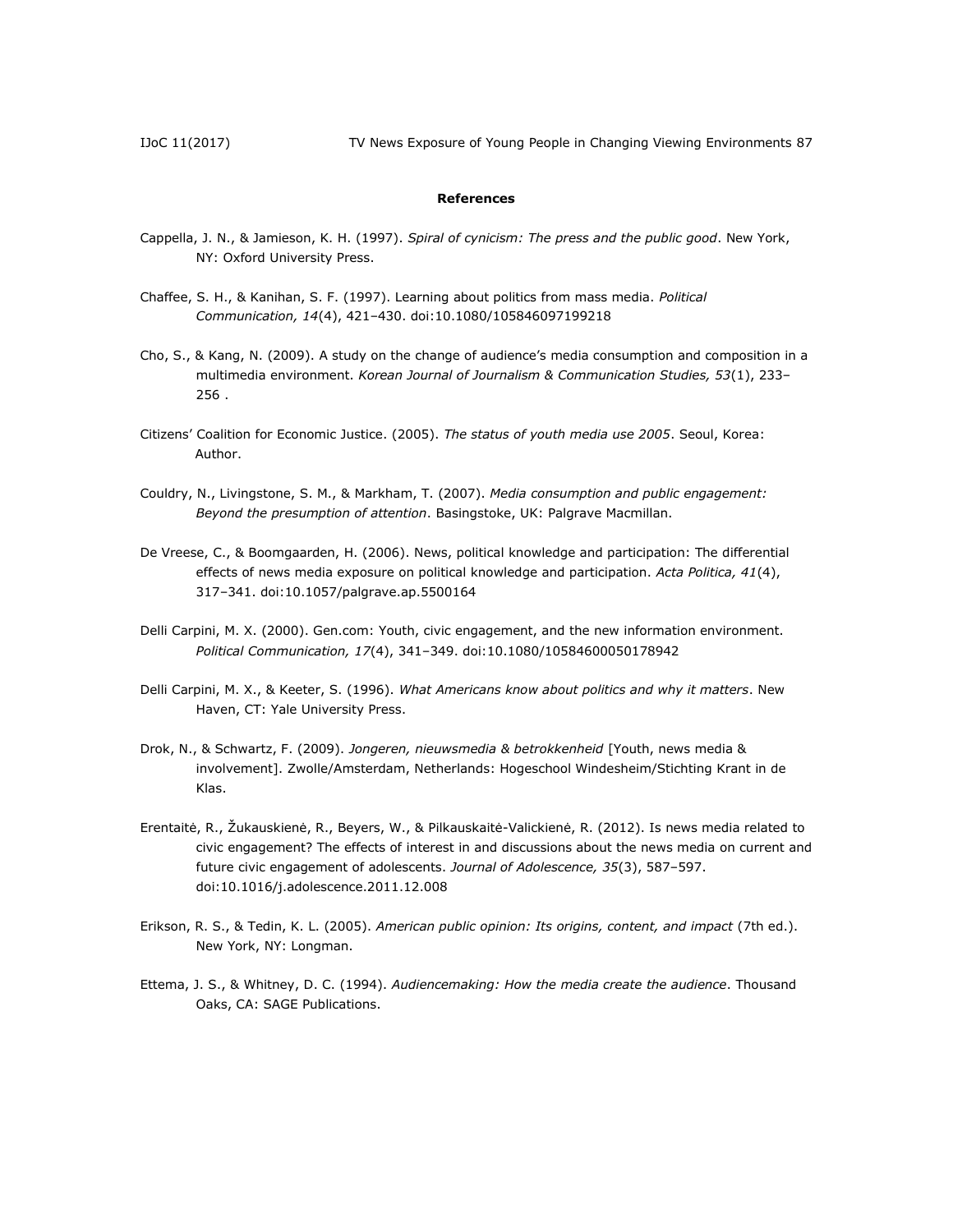- Eveland, W. P., & Scheufele, D. A. (2000). Connecting news media use with gaps in knowledge and participation. *Political Communication, 17*(3), 215–237. doi:10.1080/105846000414250
- Gottfried, J., Barthel, M., Shearer, E., & Mitchell, A. (2016, February 4). *The 2016 presidential campaign a news event that's hard to miss*. Retrieved from [http://www.journalism.org/2016/02/04/the-](http://www.journalism.org/2016/02/04/the-2016-presidential-campaign-a-news-event-thats-hard-to-miss/)[2016-presidential-campaign-a-news-event-thats-hard-to-miss/](http://www.journalism.org/2016/02/04/the-2016-presidential-campaign-a-news-event-thats-hard-to-miss/)
- Graber, D. A. (2001). *Processing politics: Learning from television in the Internet age*. Chicago, IL: University of Chicago Press.
- Hallin, D. C., & Mancini, P. (2004). *Comparing media systems: Three models of media and politics*. Cambridge, UK: Cambridge University Press.
- Hoffman, L. H., & Thomson, T. L. (2009). The effect of television viewing on adolescents' civic participation: Political efficacy as a mediating mechanism. *Journal of Broadcasting & Electronic Media, 53*(1), 3–21. doi:10.1080/08838150802643415
- Holton, A., Coddington, M., Lewis, S., & Gil de Zúñiga, H. (2015). Reciprocity and the news: The role of personal and social media reciprocity in news creation and consumption. *International Journal of Communication, 9*, 2526–2547. Retrieved from [http://ijoc.org/index.php/ijoc/article/](http://ijoc.org/index.php/ijoc/article/%0bview/3598/1437) [view/3598/1437](http://ijoc.org/index.php/ijoc/article/%0bview/3598/1437)
- Hopmann, D. N., Wonneberger, A., Shehata, A., & Hoijer, J. (2015). Selective media exposure and increasing knowledge gaps in Swiss referendum campaigns. *International Journal of Public Opinion Research*. Advance online publication. doi:10.1093/ijpor/edv002
- Jebril, N., Albaek, E., & de Vreese, C. H. (2013). Infotainment, cynicism and democracy: The effects of privatization vs personalization in the news. *European Journal of Communication*, *28*(2), 105– 121. doi:10.1177/0267323112468683
- Katz, E. (1996). And deliver us from segmentation. *Annals of the American Academy of Political and Social Science, 546*(1), 22–33. doi:10.1177/0002716296546001003
- Kim, S. J. (2016). A repertoire approach to cross-platform media use behavior. *New Media & Society, 18*(3), 353–372. doi:10.1177/1461444814543162
- Kim, S. J., & Viswanathan, V. (2015). The role of individual and structural factors in explaining television channel choice and duration. *International Journal of Communication, 9*, 3502–3522. Retrieved from http://ijoc.org/index.php/ijoc/article/view/2574
- Kim, S. J., & Webster, J. G. (2012). The impact of a multichannel environment on television news viewing: A longitudinal study of news audience polarization in South Korea. *International Journal of Communication*, *6*, 838–856. Retrieved fro[m http://ijoc.org/index.php/ijoc/article/view/1054/735](http://ijoc.org/index.php/ijoc/article/view/1054/735)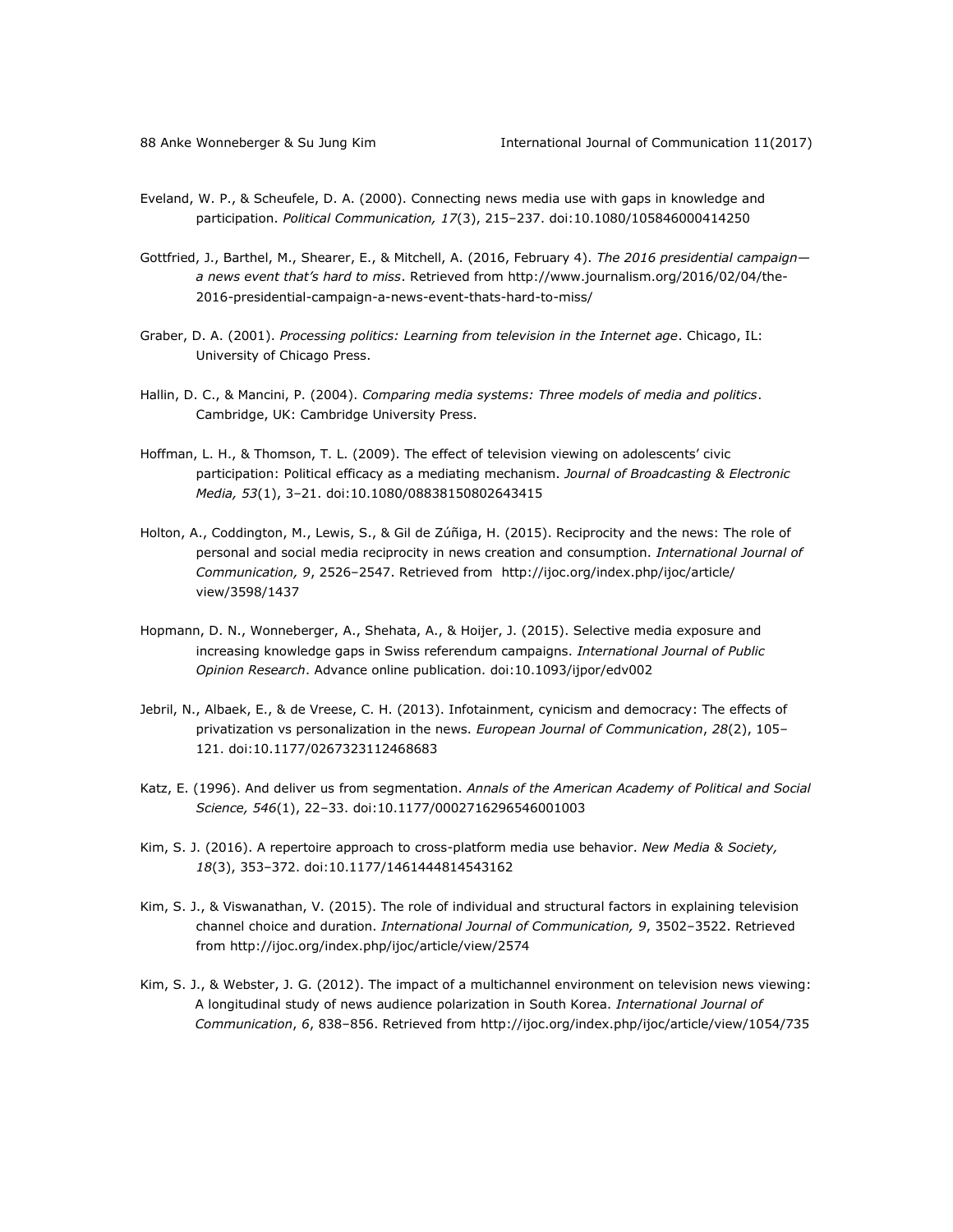Kohut, A. (2013, October 7). *Pew surveys of audience habits suggest perilous future for news.* Retrieved from http:/[/www.poynter.org/news/mediawire/225139/pew-surveys-of-audience-habits-suggest](http://www.poynter.org/news/mediawire/225139/pew-surveys-of-audience-habits-suggest-perilous-future-for-news)[perilous-future-for-news](http://www.poynter.org/news/mediawire/225139/pew-surveys-of-audience-habits-suggest-perilous-future-for-news)

Korean Broadcasting System. (1991). *1990 Korean time use survey.* Seoul, Korea: Author.

- Korean Cable Television & Telecommunications Association. (2016). *Changes in cable television shares*. Retrieved from [http://www.kcta.or.kr/kcta\\_new/board/ArticleList.do](http://www.kcta.or.kr/kcta_new/board/ArticleList.do%0b?H_MENU_CD=100202&L_MENU_CD=10020202&SITE_ID=KCTA&MENUON=Y&BOARD_ID=33) [?H\\_MENU\\_CD=100202&L\\_MENU\\_CD=10020202&SITE\\_ID=KCTA&MENUON=Y&BOARD\\_ID=33](http://www.kcta.or.kr/kcta_new/board/ArticleList.do%0b?H_MENU_CD=100202&L_MENU_CD=10020202&SITE_ID=KCTA&MENUON=Y&BOARD_ID=33)
- Korean Communications Commission. (2009). *Annual report on the broadcasting industry*. Seoul, Korea: Author. Retrieved from [http://www.kcc.go.kr/user.do?mode=view&page=A02160000](http://www.kcc.go.kr/user.do?mode=view&page=A02160000%0b&dc=K02160000&boardId=1022&cp=1&ctx=ALL&searchKey=ALL&searchVal=%EB%B0%A9%EC%86%A1%EC%82%B0%EC%97%85+%EC%8B%A4%ED%83%9C%EC%A1%B0%EC%82%AC&boardSeq=29009) [&dc=K02160000&boardId=1022&cp=1&ctx=ALL&searchKey=ALL&searchVal=%EB%B0%A9%EC](http://www.kcc.go.kr/user.do?mode=view&page=A02160000%0b&dc=K02160000&boardId=1022&cp=1&ctx=ALL&searchKey=ALL&searchVal=%EB%B0%A9%EC%86%A1%EC%82%B0%EC%97%85+%EC%8B%A4%ED%83%9C%EC%A1%B0%EC%82%AC&boardSeq=29009) [%86%A1%EC%82%B0%EC%97%85+%EC%8B%A4%ED%83%9C%EC%A1%B0%EC%82%AC&](http://www.kcc.go.kr/user.do?mode=view&page=A02160000%0b&dc=K02160000&boardId=1022&cp=1&ctx=ALL&searchKey=ALL&searchVal=%EB%B0%A9%EC%86%A1%EC%82%B0%EC%97%85+%EC%8B%A4%ED%83%9C%EC%A1%B0%EC%82%AC&boardSeq=29009) [boardSeq=29009](http://www.kcc.go.kr/user.do?mode=view&page=A02160000%0b&dc=K02160000&boardId=1022&cp=1&ctx=ALL&searchKey=ALL&searchVal=%EB%B0%A9%EC%86%A1%EC%82%B0%EC%97%85+%EC%8B%A4%ED%83%9C%EC%A1%B0%EC%82%AC&boardSeq=29009)
- KPF (Korean Press Foundation). (2007). *2007 Korea press.* Retrieved from <https://www.kpf.or.kr/eng/board.do>
- KPF (Korea Press Foundation). (2008). *Survey on media audiences' evaluation.* Seoul, Korea: Author. Retrieved from [https://www.kpf.or.kr/board/Z/detail.do?menu\\_link=pds/](https://www.kpf.or.kr/board/Z/detail.do?menu_link=pds/%0bMediaStatsInfomation/MediaStatsInfomation_04/summary&p_menu_id=null&menu_id=202&menu_orderby=5&tabYn=N) MediaStatsInfomation/MediaStatsInfomation 04/summary&p menu id=null&menu id=202&men [u\\_orderby=5&tabYn=N](https://www.kpf.or.kr/board/Z/detail.do?menu_link=pds/%0bMediaStatsInfomation/MediaStatsInfomation_04/summary&p_menu_id=null&menu_id=202&menu_orderby=5&tabYn=N)
- Kruikemeier, S., & Shehata, A. (2016). News media use and political engagement among adolescents: An analysis of virtuous circles using panel data. *Political Communication*. Advance online publication. doi:10.1080/10584609.2016.1174760
- Ksiazek, T. B., Malthouse, E. C., & Webster, J. G. (2010). News-seekers and avoiders: Exploring patterns of total news consumption across media and the relationship to civic participation. *Journal of Broadcasting & Electronic Media, 54*(4), 551–568. doi:10.1080/08838151.2010.519808
- Lauf, E. (2001). Research note: The vanishing young reader. *European Journal of Communication, 16*(2), 233–243. doi:10.1177/0267323101016002005
- Lee, J. (2009). *Incidental exposure to news: Limiting fragmentation in the new media environment.* (Unpublished doctoral dissertation). University of Texas at Austin, Austin, TX.
- McFarland, D. A., & Thomas, R. J. (2006). Bowling young: How youth voluntary associations influence adult political participation. *American Sociological Review, 71*(3), 401–425. doi:10.1177/000312240607100303

Mediamonitor. (2005a). *Trends in 2005*. Retrieved from<http://www.mediamonitor.nl/trends/2005-2/>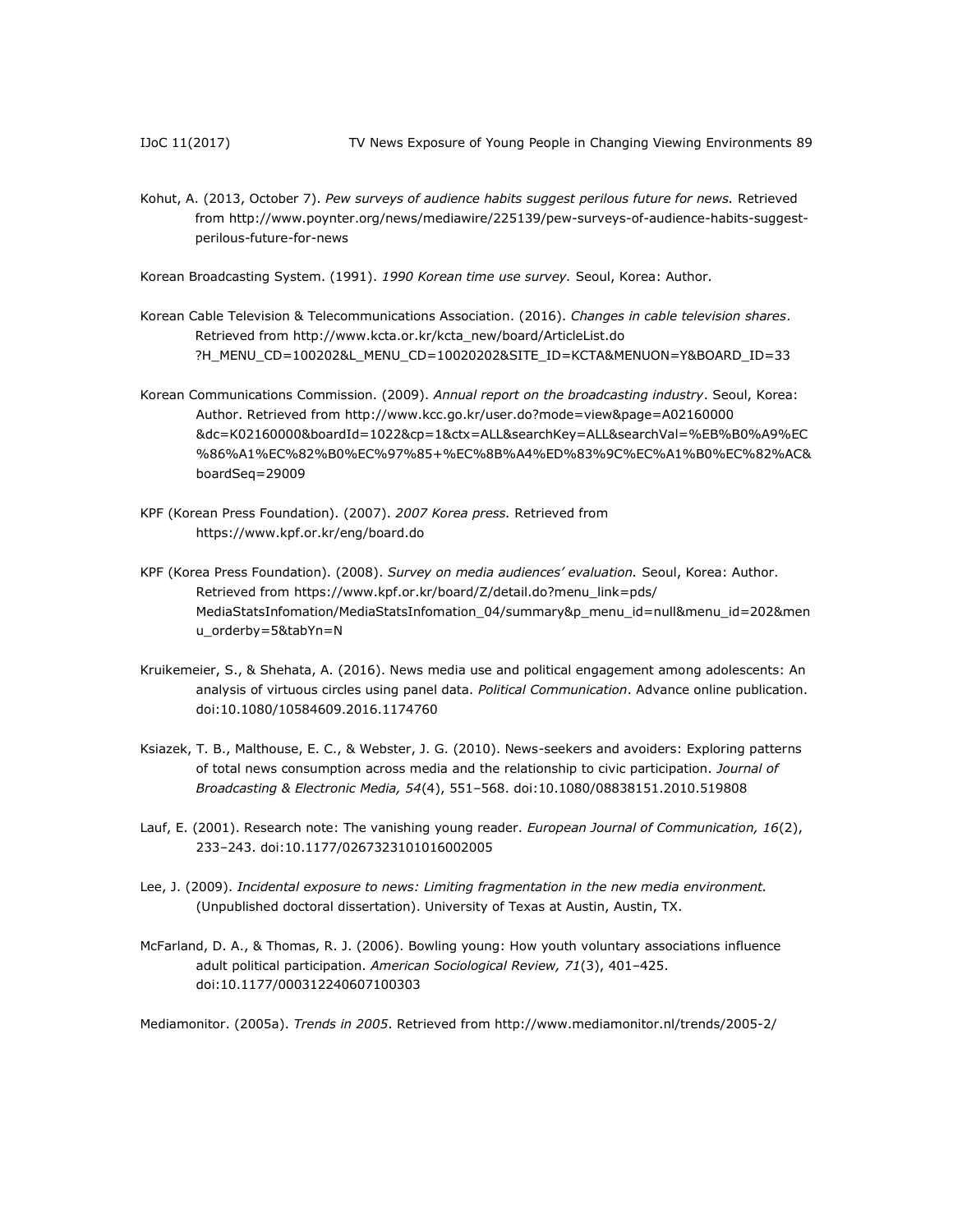- Mediamonitor. (2005b). *Internet in 2005*. Retrieved from [http://www.mediamonitor.nl/mediamarkten/](http://www.mediamonitor.nl/mediamarkten/%0binternet/internet-in-2005/) [internet/internet-in-2005/#](http://www.mediamonitor.nl/mediamarkten/%0binternet/internet-in-2005/)
- Metzger, M. & Flanagin, A. J. (2008). *Digital media, youth, and credibility.* Cambridge, MA: MIT Press. doi:10.1162/dmal.9780262562324.0
- Milavsky, J. R. (1992). How good is the A.C. Nielsen people-meter system? A review of the report by the committee on nationwide television audience measurement. *Public Opinion Quarterly, 56*(1), 102–115. doi:10.1086/269299
- Mitchell, A., Rosenstiel, T., & Christian, L. (2012). *Mobile devices and news consumption: Some good signs for journalism.* Retrieved from [http://www.stateofthemedia.org/print](http://www.stateofthemedia.org/print-chapter/?print_id=11552)[chapter/?print\\_id=11552](http://www.stateofthemedia.org/print-chapter/?print_id=11552)
- Mitchell, A., Gottfried, J., & Matsa, K. E. (2015, June 1). *Millennials and political news: Social media—he local TV for the next generation?* Retrieved from <http://www.journalism.org/2015/06/01/millennials-political-news/>
- Moeller, J., de Vreese, C., Esser, F., & Kunz, R. (2014). Pathway to political participation: The influence of online and offline news media on internal efficacy and turnout of first-time voters. *American Behavioral Scientist*, *58*(5), 689–700. doi:10.1177/0002764213515220
- Mytton, G. (1999). *Handbook on radio and television audience research* (Vol. 2). London, UK: BBC World Service Training Trust, UNESCO, UNICEF.
- Napoli, P. M. (2005). Audience measurement and media policy: Audience economics, the diversity principle, and the local people meter. *Communication Law and Policy, 10*(4), 349–382. doi:10.1207/s15326926clp1004\_1
- National Youth Policy Institute. (2009). *Korea Youth Indicator Survey IV: Activities and culture of youth and children*. Seoul, Korea: Author. Retrieved from [http://www.nypi.re.kr/modedg/](http://www.nypi.re.kr/modedg/%0bcontentsView.do?ucont_id=CTX001006&menu_nix=6S33tBHc&srch_mu_lang=ENG) [contentsView.do?ucont\\_id=CTX001006&menu\\_nix=6S33tBHc&srch\\_mu\\_lang=ENG.](http://www.nypi.re.kr/modedg/%0bcontentsView.do?ucont_id=CTX001006&menu_nix=6S33tBHc&srch_mu_lang=ENG)
- Neuendorf, K. A., Atkin, D. J., & Jeffres, L. W. (2001). Reconceptualizing channel repertoire in the urban cable environment. *Journal of Broadcasting & Electronic Media, 45*(3), 464–482. doi:10.1207/s15506878jobem4503\_6
- Newton, K. (1999). Mass media effects: Mobilization or media malaise? *British Journal of Political Science, 29*(4), 577–599. doi:10.1017/s0007123499000289
- Nielsen Korea. (2016). *Research methodology*. Retrieved fro[m http://www.nielsenkorea.co.kr/](http://www.nielsenkorea.co.kr/%0bresearch_methodology.asp?menu=Tit_4) [research\\_methodology.asp?menu=Tit\\_4](http://www.nielsenkorea.co.kr/%0bresearch_methodology.asp?menu=Tit_4)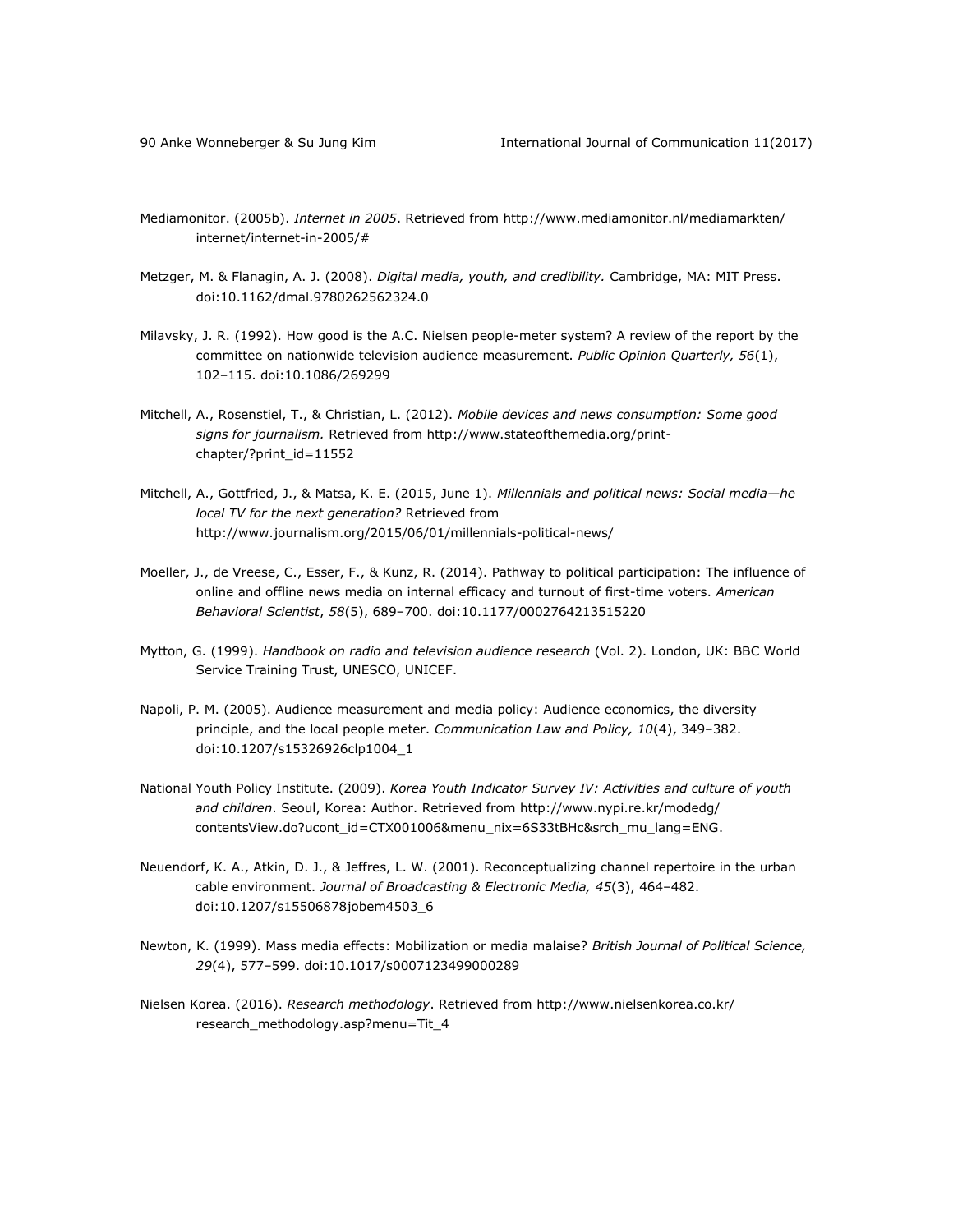- Norris, P. (1996). Does television erode social capital? A reply to Putnam. *PS: Political Science and Politics, 29*(3), 474–480. doi:10.2307/420827
- Papathanassopoulos, S., Coen, S., Curran, J., Aalberg, T., Rowe, D., Jones, P., Rojas, H., & Tiffen, R. (2013). Online threat, but television is still dominant. A comparative study of 11 nations' news consumption. *Journalism Practice 7*(6), 690–704. doi:10.1080/17512786.2012.761324
- Pasek, J., Kenski, K., Romer, D., & Jamieson, K. H. (2006). America's youth and community engagement. *Communication Research, 33*(3), 115–135. doi:10.1177/0093650206287073
- Patterson, T. E. (2007). *Young people and news: A report from the Joan Shorenstein Center on the Press, Politics and Public Policy*. Retrieved from [http://shorensteincenter.org/wp](http://shorensteincenter.org/wp-content/uploads/2012/03/young_people_and_news_2007.pdf)[content/uploads/2012/03/young\\_people\\_and\\_news\\_2007.pdf](http://shorensteincenter.org/wp-content/uploads/2012/03/young_people_and_news_2007.pdf)
- Peiser, W. (1999). The television generation's relation to the mass media in Germany: Accounting for the impact of private television. *Journal of Broadcasting & Electronic Media, 43*(3), 364–385. doi:10.1080/08838159909364497
- Peiser, W. (2000). Cohort trends in media use in the United States. *Mass Communication and Society, 3*(2/3), 185–205. doi:10.1207/s15327825mcs0323\_02
- Pew Research Center. (2012, September 27). *Trends in news consumption: 1991–2012. In changing news landscape, even television is vulnerable.* Retrieved from [http://www.people](http://www.people-press.org/2012/09/27/in-changing-news-landscape-even-television-is-vulnerable/)[press.org/2012/09/27/in-changing-news-landscape-even-television-is-vulnerable/](http://www.people-press.org/2012/09/27/in-changing-news-landscape-even-television-is-vulnerable/)
- Prior, M. (2007). *Post-broadcast democracy: How media choice increases inequality in political involvement and polarizes elections*. Cambridge, UK: Cambridge University Press.
- Putnam, R. D. (1995). Tuning in, tuning out: The strange disappearance of social capital in America. *PS: Political Science and Politics, 28*(4), 664–683. doi:10.2307/420517
- Putnam, R. D. (2000). *Bowling alone: The collapse and revival of American community*. New York, NY: Simon & Schuster.
- Ruggiero, T. E. (2000). Uses and gratifications theory in the 21st century. *Mass Communication and Society, 3*(1), 3–37. doi:10.1207/S15327825MCS0301\_02
- Shehata, A., & Strömbäck, J. (2011). A matter of context: A comparative study of media environments and news consumption gaps in Europe. *Political Communication, 28*(1), 110–134. doi:10.1080/10584609.2010.543006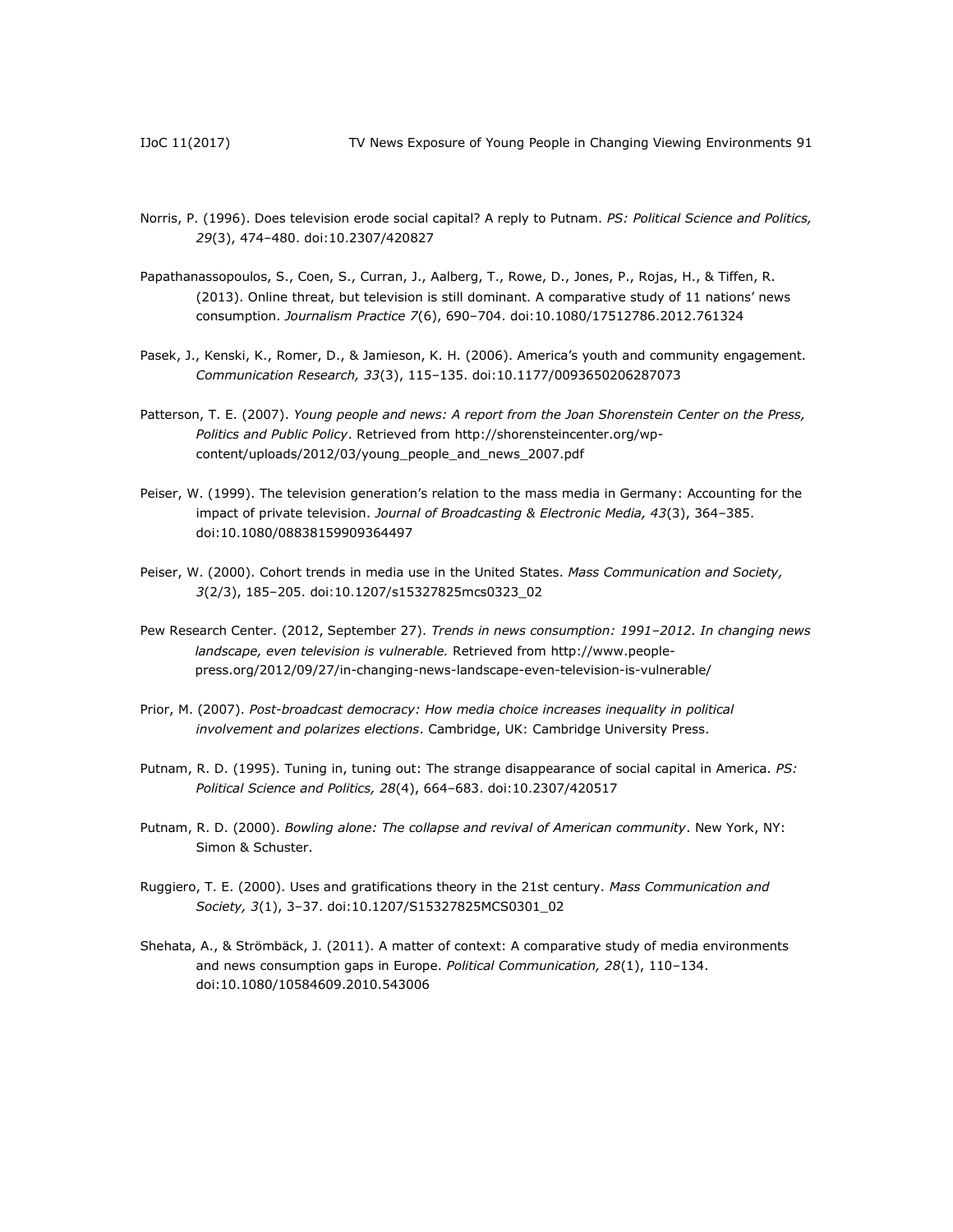- SKO (Stichting KijkOnderzoek). (2008). *Het kijkonderzoek: Methodologische beschrijving* [Audience research: Methodological description]. Retrieved from [http://docplayer.nl/9176282-Het](http://docplayer.nl/9176282-Het-kijkonderzoek-methodologische-beschrijving.html)[kijkonderzoek-methodologische-beschrijving.html](http://docplayer.nl/9176282-Het-kijkonderzoek-methodologische-beschrijving.html)
- SKO (Stichting KijkOnderzoek). (2011). *SKO jaarverslag 2010* [SKO annual report 2010]. Retrieved from [https://www.kijkonderzoek.nl/images/SKO\\_Jaarverslag/SKO\\_Jaarverslag2010\\_WEB.pdf](https://www.kijkonderzoek.nl/images/SKO_Jaarverslag/SKO_Jaarverslag2010_WEB.pdf)

Statistics Korea. (1999). *Report on the time use survey*. Seoul, Korea: Author.

- St. Peters, M., Fitch, M., Huston, A. C., Wright, J. C., & Eakins, D. J. (1991). Television and families: What do young children watch with their parents? *Child Development, 62*(6), 1409–1423. doi:10.1111/j.1467–8624.1991.tb01614.x
- Tenscher, J. (2008). Massenmedien und politische Kommunikation in den Ländern der Europäischen Union [Mass media and political communication in countries of the European Union]. In O. W. Gabriel & S. Kropp (Eds.), *Die EU-Staaten im Vergleich: Strukturen, Prozesse, Politikinhalte* [EU countries in comparison: Structures, processes, political content] (Vol. 3, pp. 412–447). Wiesbaden, Germany: VS Verlag für Sozialwissenschaften.
- Tewksbury, D. H., Weaver, A. J., & Maddex, B. D. (2001). Accidentally informed: Incidental news exposure on the World Wide Web. *Journalism & Mass Communication Quarterly, 78*(3), 533–554. doi:10.1177/107769900107800309
- Tworzecki, H., & Semetko, H. A. (2012). Media use and political engagement in three new democracies: Malaise versus mobilization in the Czech Republic, Hungary, and Poland. *The International Journal of Press/Politics, 17*(4), 407–432. doi:10.1177/1940161212452450
- Van Cauwenberge, A., d'Haenens, L., & Beentjes, H. (2013). Young people's news orientations and uses of traditional and new media for news. *Communications: The European Journal of Communication Research*, *38*(4), 367–388. doi:10.1515/commun–2013–0022
- Van der Burg, M., Lauf, E., & Negenborn, R. (2011). *Mediamonitor: The Dutch media in 2010*. Retrieved from [http://77.87.161.246/wp-content/uploads/2013/08/Mediamonitor-The-Dutch-media-in-](http://77.87.161.246/wp-content/uploads/2013/08/Mediamonitor-The-Dutch-media-in-20101.pdf)[20101.pdf](http://77.87.161.246/wp-content/uploads/2013/08/Mediamonitor-The-Dutch-media-in-20101.pdf)
- Webster, J. G. (2005). Beneath the veneer of fragmentation: Television audience polarization in a multichannel world. *Journal of Communication, 55*(2), 366–382. doi:10.1111/j.1460- 2466.2005.tb02677.x
- Webster, J. G., Phalen, P. F., & Lichty, L. W. (2006). *Ratings analysis. The theory and practice of audience research*. Mahwah, NJ: Lawrence Erlbaum Associates.